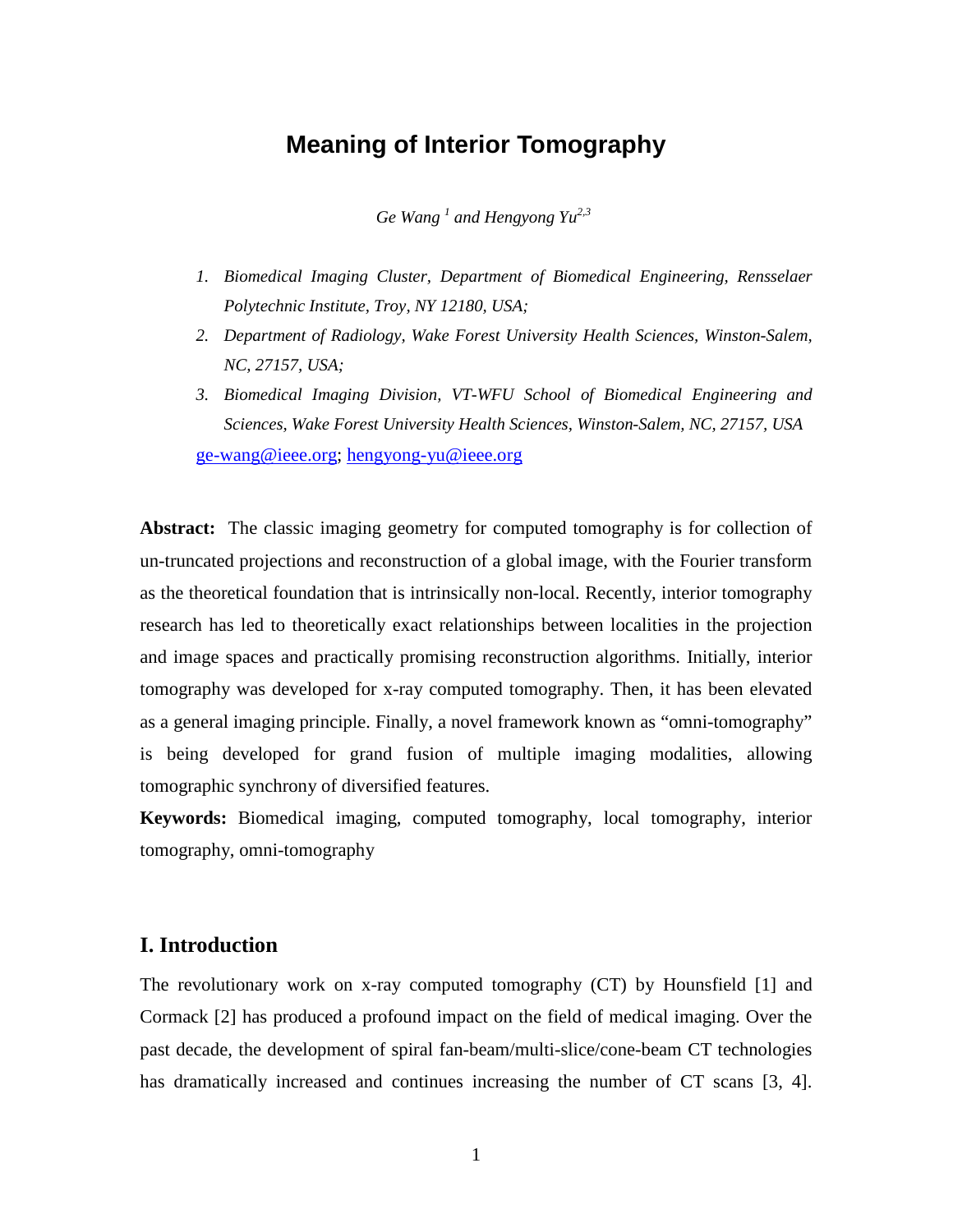Smith-Bindman and her colleagues estimated that the number of CT scans was nearly tripled in the USA over the past 15 years, from 52 scans per 1,000 patients in 1996 to 149 scans per 1,000 patients in 2010 [5]. Now, there are about 100 million CT scans annually performed around the world [\(http://www.buzzle.com/articles/cat-scan-cost.html\)](http://www.buzzle.com/articles/cat-scan-cost.html).

The mathematical twist of spiral cone-beam CT comes from longitudinal data truncation. Because of the beam divergence, spiral cone-beam CT cannot be simplified into fan-beam reconstruction through longitudinal data interpolation like what was done for spiral fan-beam CT [6]. The first spiral cone-beam CT algorithm was derived by Wang et al. [7] by extending the popular circular cone-beam CT algorithm by Feldkamp *et al*. [8]. It has taken CT reconstruction researchers about a decade to find theoretically exact solutions [9-13]. More details can be found in [3, 14].

Encouraged by the impressive results from overcoming the longitudinal data truncation, we were very curious about what would happen with the transverse data truncation. This is actually the well-known "interior problem" [15], in which an internal region of interest (ROI) is irradiated with x-rays only through the ROI to recover the ROI image exactly. Unfortunately, it was already proven long time ago that the interior problem had no unique solution in general [15]. The historical fact that reliable image reconstruction cannot be performed from truncated projection data has contributed to the current CT architectures whereby the detectors are sufficiently wide to cover a transaxial section fully. When a traditional CT algorithm is applied for local reconstruction from truncated data, quantitative accuracy is lost in a reconstructed image, compromising its diagnostic value significantly.

To overcome the transverse data truncation innovatively, with our collaborators we have been developing interior tomography since 2007 [16-26]. Independent results in this area were also performed by peers [27-31]. By interior tomography we mean the theoretically exact yet numerically stable solution to the long-standing interior problem assuming appropriate yet practical *a priori* knowledge (Figure 1). In this sense, it is different from either traditional local tomography that settles with an approximate solution over an ROI [32] or well-known lambda tomography that only captures significant changes in an ROI [33]. Various kinds of *a priori* knowledge are possible to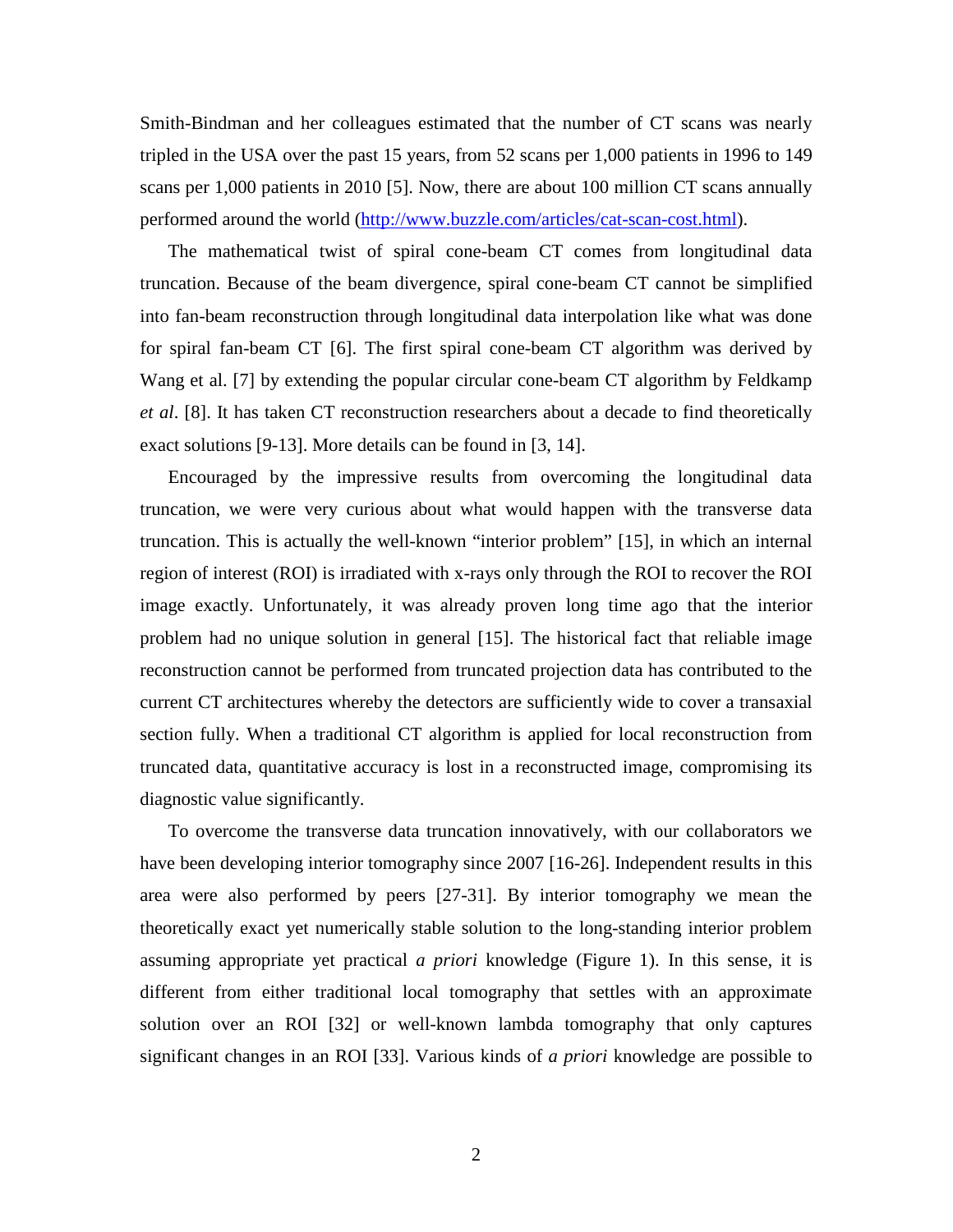enable interior tomography, such as a known sub-region inside an ROI [16, 27], outside an ROI [31, 34], or a sparsity model of an ROI [21, 24].

A misconception is occasionally heard that approximate local reconstruction is only one constant away from the truth. According to page 169 of Natterer's classic textbook [15], the ambiguity is an infinitely differentiable function whose variation is relatively small well within an ROI but it increases rapidly towards the boundary of the ROI and is not bounded over the ROI. The magnitude estimates in Table 4.1 on page 170 of the same book [15] are ~2-13% for a sub-region of an ROI, which are considered rather significant because the CT number variation of soft tissues is in this range. Actually, we have proven that a non-zero constant ambiguity in an ROI is simply impossible[22], suggesting the non-trivialness of interior tomography.

As an emerging area, interior tomography brings research opportunities and promises practical applications. In this article, we will first review the literature on conventional local tomography that is theoretically approximate, and then discuss the essential meaning of interior tomography in both its special and general forms. The remaining parts of this paper are organized as follows. In section II, we will recall conventional local tomography techniques that can only produce approximate reconstruction from truncated projections. In Sections III and IV, we will respectively describe interior tomography for x-ray CT and other imaging modalities such as SPECT, MRI, and differential phase-contrast tomography. In Section V, we will focus on omni-tomography enabled by the general theory of interior tomography. In Section VI, we will discuss relevant issues and conclude the paper.

#### **II. Prior Art**

The interior problem and approximate solutions were extensively studied in the past decades. These results can be divided into two classes: (1) approximate algorithms for image reconstruction over an ROI [32, 35-42] and (2) lambda tomography algorithms for edge identification within an ROI [33, 43-56], either of which only assumes that local projection data are available. To put interior tomography in perspective, in this section we briefly touch upon these classes.

#### **II.1. Approximate Local Reconstruction**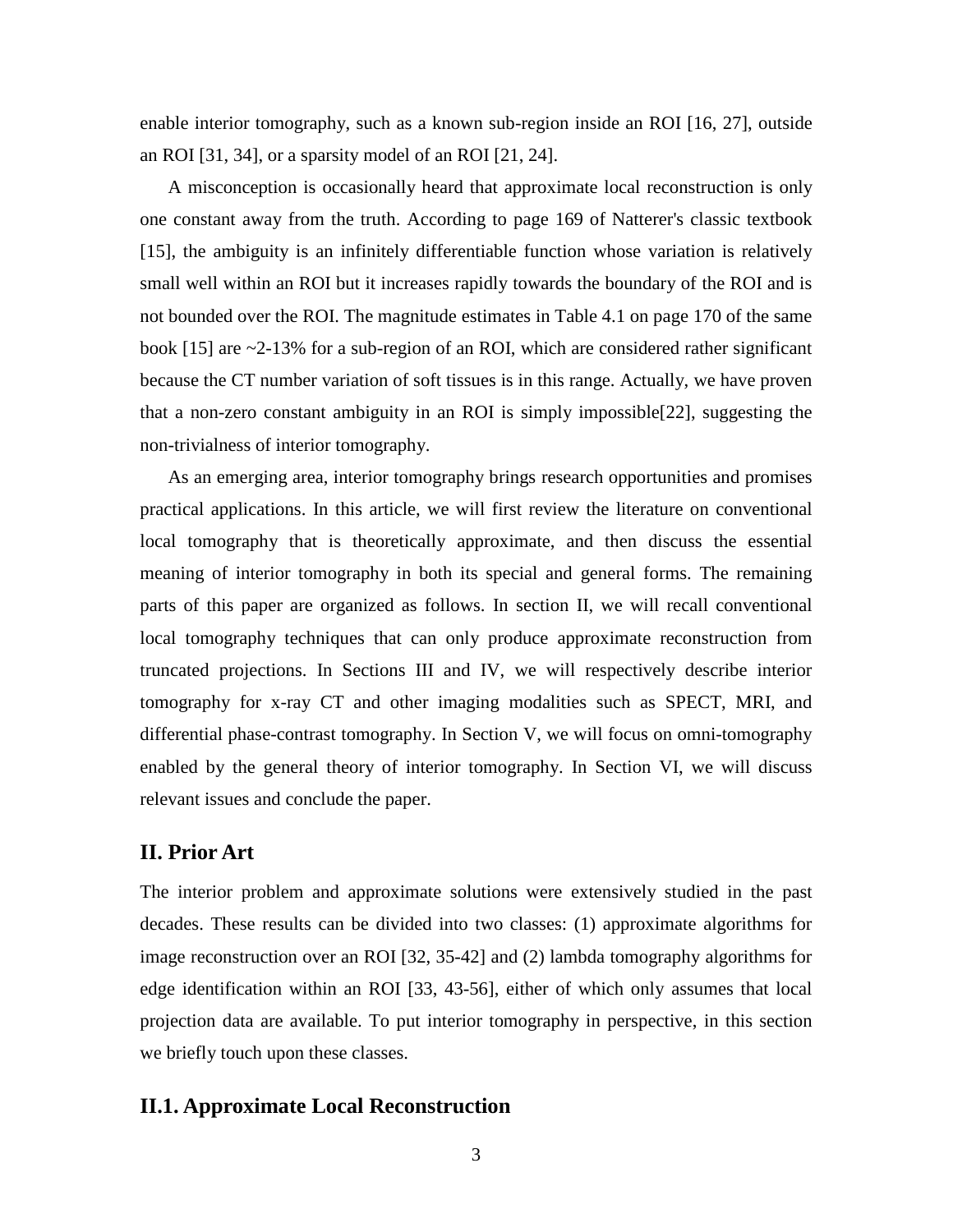Since many applications involved the interior problem but it was believed that there would be no unique solution in such cases [15, 38], a number of researchers developed various approximate local reconstruction algorithms for this purpose. For example, Louis and Rieder derived the consistency conditions for the divergent beam transform and studied the singular value decomposition, which showed that the high angular frequency components can be well determined [40]. Sahiner and Yagle combined the non-uniform sampling and circular harmonic expansions for ROI reconstruction [41]. Using wavelets to localize the Radon transform, Rashid-Farrokhi *et al.* developed a multi-resolution method for ROI reconstruction from almost completely local projections [42]. Wiegert *et al.* extrapolated truncated ROI projections from forwarded projections of a previously acquired reference image and obtained excellent ROI images [39].

 Our group published multiple papers in this regard. We studied the wavelet local tomography [57-59] for parallel and fan-beam geometries, and applied the results to cone-beam data [60]. Our wavelet filtering and local reconstruction techniques were applied to metal artifact reduction (MAR) [61, 62]. In a local ROI reconstruction scheme we proposed [63], a normal radiation dose is delivered to an ROI while a low radiation dose is applied outside the ROI. If both low and high quality datasets are acquired, we can combine them for excellent local image reconstruction such as for clinical micro-CT possibilities [64]. It is underlined that these local reconstruction algorithms we developed, along with similar algorithms other investigators developed [65-70], were approximate in principle. Hence, they have no theoretical basis to produce exact reconstruction results.

### **II.2. Lambda Tomography**

In contrast to approximate local reconstruction algorithms, lambda tomography techniques target boundaries only. Let **x** and **ξ** represent two-dimensional (2D) vectors, *f* (x) a 2D bounded function,  $\hat{f}(\xi)$  the corresponding Fourier transform, we have

$$
\begin{cases}\n\hat{f}(\xi) = \int_{\mathbb{R}^2} f(\mathbf{x}) e^{-i\mathbf{x} \cdot \mathbf{x}} d\mathbf{x} \\
f(\mathbf{x}) = \frac{1}{(2\pi)^2} \int_{\mathbb{R}^2} \hat{f}(\xi) e^{i\mathbf{x} \cdot \mathbf{x}} d\xi\n\end{cases}
$$
\n(2.2.1)

where  $\mathbb{R}^2$  denotes the 2D space. Let  $\Lambda$  be the Calderon operator defined as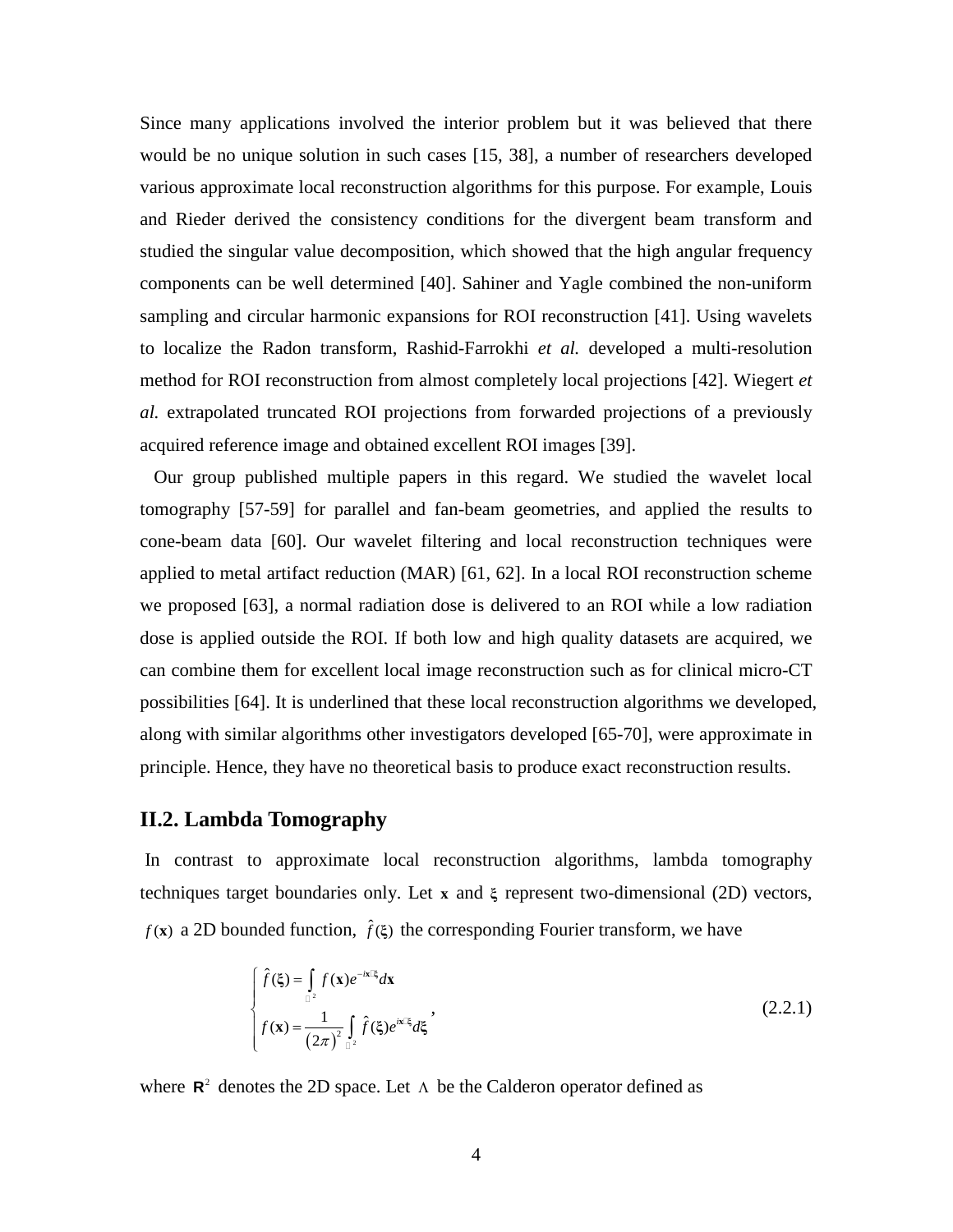$$
\mathcal{A}_f(\xi) = \|\xi\| \hat{f}(\xi) \,. \tag{2.2.2}
$$

Lambda tomography is to reconstruct the gradient-like function  $\Lambda f(x)$  only from directly involved truncated projection data, which was first proposed in [43].

 Despite its non-quantitative nature, lambda tomography has a major mathematical advantage over approximate local tomography. Thanks to the simplified reconstruction requirement, lambda tomography eliminates non-local filtering, and image reconstruction can be done with high computational efficiency [33]. Faridani *et al*. studied the properties of the Calderon operator and its adjoint, whose linear combination was used for local reconstruction [45, 46]. Katsevich proposed an efficient numerical scheme to compute lambda tomography from a generalized Radon transform [47], and extended it for limited-angle [48], non-smooth attenuation [50], cone-beam [49] tomography. Furthermore, Katsevich proposed an improved version of cone-beam lambda tomography [54], updating his previous results [49].

 Inspired by the results on exact CT reconstruction from data acquired along any smooth scanning curve [3, 71], a theoretically exact fan-beam lambda tomography formula was proved for data collected along a smooth trajectory in terms of the 2D Calderon operator [72]. It was also extended to cone-beam lambda tomography [73] and even with discontinuous trajectories [74]. Compared with the result in [54], the major result in [73] is a special case of [54] with a specific weighting function derived from the 2D exact formula in [72]. Generally, it is impossible to reconstruct a 3D lambda tomography image exactly with a spiral cone-beam scan in terms of the 3D Calderon operator [74]. Hence, a skew cone-beam lambda tomography method was proposed [75]. Recently, Quinto *et al*. reported on electron lambda tomography [51, 76-78]. Katsevich studied motion compensated local tomography [52, 55, 56].

#### **III. Special Interior Tomography**

The development of CT theory is to use an increasingly smaller amount of data for theoretically exact image reconstruction. Examples include half-scan fan-beam reconstruction [79], 2D two-step Hilbert method [80, 81], and Tam-window-based conebeam reconstruction [9, 82]. Each relaxation of the data condition is a theoretical advancement. In the classic CT literature, a minimum dataset consists of transversely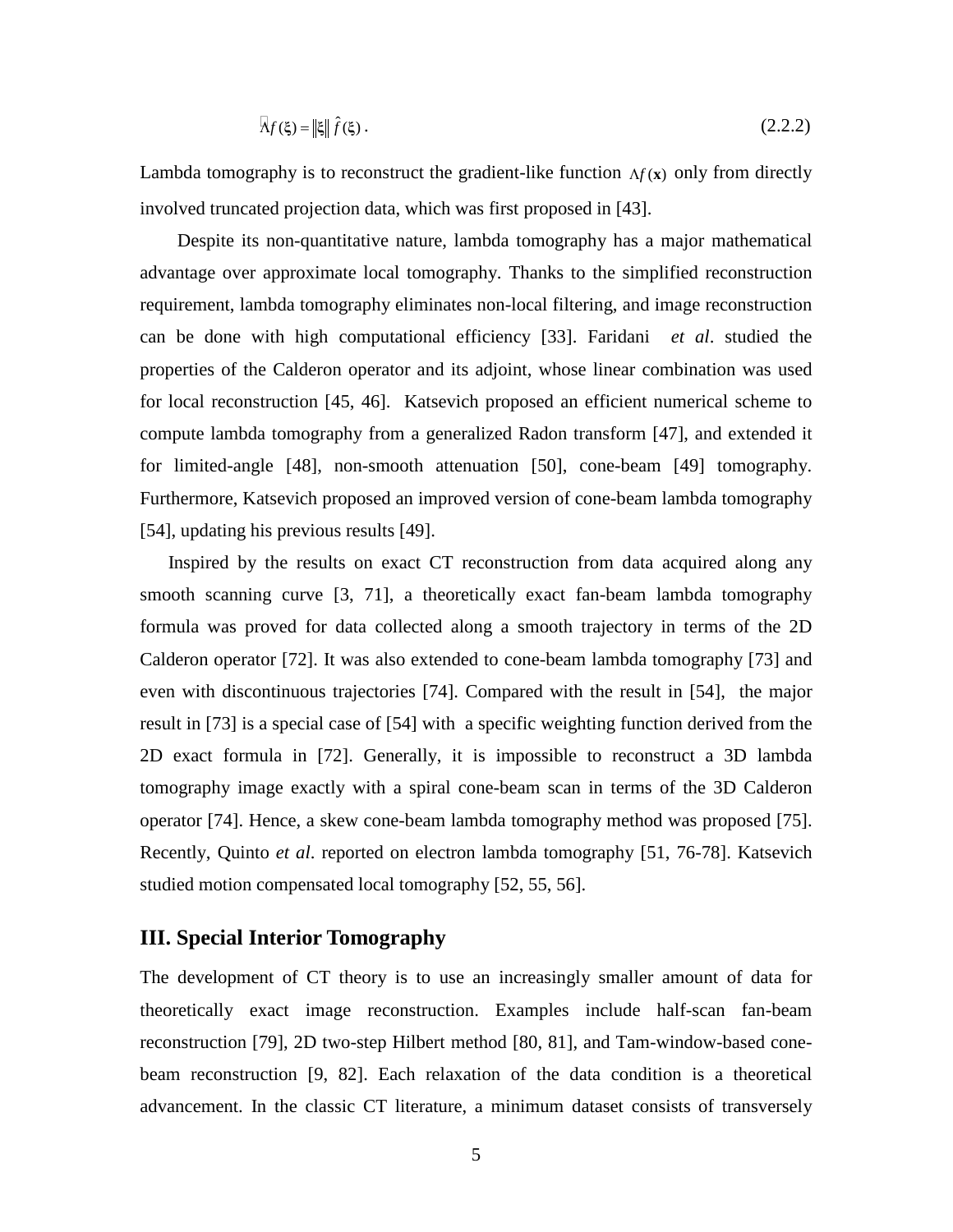non-truncated projections. Such a global dataset permits theoretically exact reconstruction of a cross-section or an entire volume. In contrast, interior tomography offers an exact inner vision over an ROI only from directly related local projection data, demonstrating in an essential sense and for the first time the uniqueness and stability of local reconstruction of reconstruction of an ROI only from data that directly involve the ROI (Figure 2). This decomposition has sharpened our understanding of the relationship between the image and projection domains, which shows the locality correspondence across these domains.

This aforementioned relationship is fundamentally related to Gel'fand-Graev theory [14, 83]: *Backprojection of differentiated projection data over a PI-line segment gives the truncated Hilbert transform over it*. Here, the PI-line segment is defined as a line-segment connecting two different points on a scanning trajectory, and the backprojection is performed over the data acquired along the corresponding PI-arc (the portion of the scanning trajectory between the two points of the PI-line segment). Let  $H_0$ be a set of oriented 1D lines in the 3D real space  $\Box$ <sup>3</sup> through the origin. Since an oriented line has a direction,  $H_0$  can be viewed as the unit sphere  $S^2$  in  $\square^3$  and  $\boldsymbol{\alpha} \in S^2$  defines the oriented line  $t\alpha \in H_0$ ,  $t \in \square$ . Let us fix a 1D oriented curve  $\gamma$ , which can be represented as an oriented curve  $C_{\gamma} \subset S^2$ . For a compactly supported smooth function  $f(\mathbf{x})$ , let us define an operator  $J_{\gamma}$  on the integral transform

$$
\varphi(\mathbf{a}, \mathbf{\beta}) = Rf(\mathbf{a}, \mathbf{\beta}) = \int_{\square} f(t\mathbf{a} + \mathbf{\beta})dt, \mathbf{a} \in S^2, \mathbf{\beta} \in \square^3,
$$
\n(3.0.1)

by

$$
(J_{\gamma}\varphi)(\mathbf{x}) = \frac{1}{2\pi i} \int_{C_{\mathbf{r}}} \sum_{j=1}^{3} \frac{\partial \varphi(\mathbf{\alpha}, \mathbf{\beta})}{\partial \beta_{j}} \bigg|_{\mathbf{\beta} = \mathbf{x}} d\alpha_{j}, \qquad (3.0.2)
$$

where  $\alpha_j$  and  $\beta_j$  represent the *j<sup>th</sup>* component of  $\alpha$  and  $\beta$ , respectively. When  $C_\gamma$  is a smooth curve on  $S^2$  whose end points are diametrically opposite on  $S^2$ , it is called a quasicycle. Gel'fand and Grave's major results can be re-stated as follows.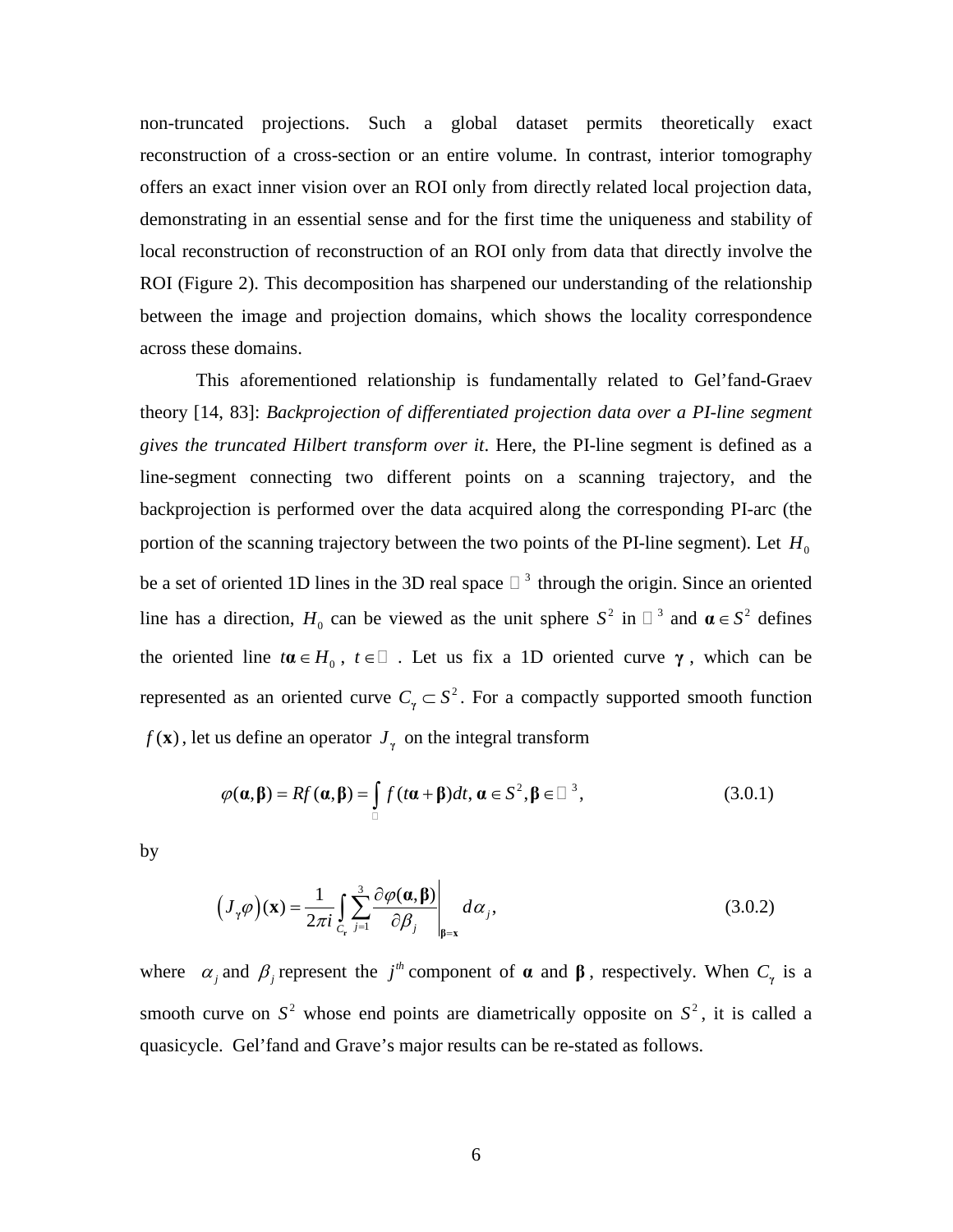*Theorem 3.0.1.* [14, 83] *If*  $\gamma$  *is a quasicycle in*  $H_0$ *, then*  $(J_{\gamma}R)^2 = c(\gamma)^2 E$  *with* E *being the identity operator and*  $c(\gamma)^2$  *a constant. Thus, for the integral transform*  $\varphi = Rf$ , *one has the inversion formula*

$$
J_{\gamma}RJ_{\gamma}\varphi = c(\gamma)^{2}f.
$$
 (3.0.3)

In the CT field,  $J_{\gamma}R$  is exactly the Hilbert transform relationship between the backprojection data and the original image on a PI-line, which was re-discovered 13 years later [81]; see [14, 83] for more details. In contrast, special interior tomography means that a truncated Hilbert transform data can be uniquely and stably inverted under various quite general assumptions on an ROI, which is a step forward relative to inversion of the finite Hilbert transform and will be explained in the following two subsections.

## **III.1 Known Sub-region Based Interior Tomography**

The first working assumption for interior tomography is the availability of a known subregion in an ROI [16, 27, 84]. In many scenarios, a sub-region is indeed known in advance, such as air in airways, blood through vessels, or images from prior scans. Our work [16] was inspired by Defrise *et al*.'s work on the partial PI line based Hilbert transform inversion [85]. Initially, we struggled to perform exact local reconstruction assuming one known point in an ROI (Figure 3). This attempt was to solve a conjecture posed in our R01 proposal (EB002667) that Katsevich' helical cone-beam reconstruction [9] can be done along a bundle of curves within the Tam window. We were not successful with interior tomography until a known point assumption was enhanced with a known sub-region of non-zero measure. By the analytic continuation, it was demonstrated that the interior problem can be exactly and stably solved if a sub-region in the ROI is known [16-18]. The key issue for exact interior reconstruction based on a known sub-region is the inversion of a truncated Hilbert transform. A projection onto convex sets (POCS) method and a singular value decomposition (SVD) method were respectively adapted to reconstruct interior images from truly truncated data, and produced excellent results [16, 23, 86]. Although the POCS method is computationally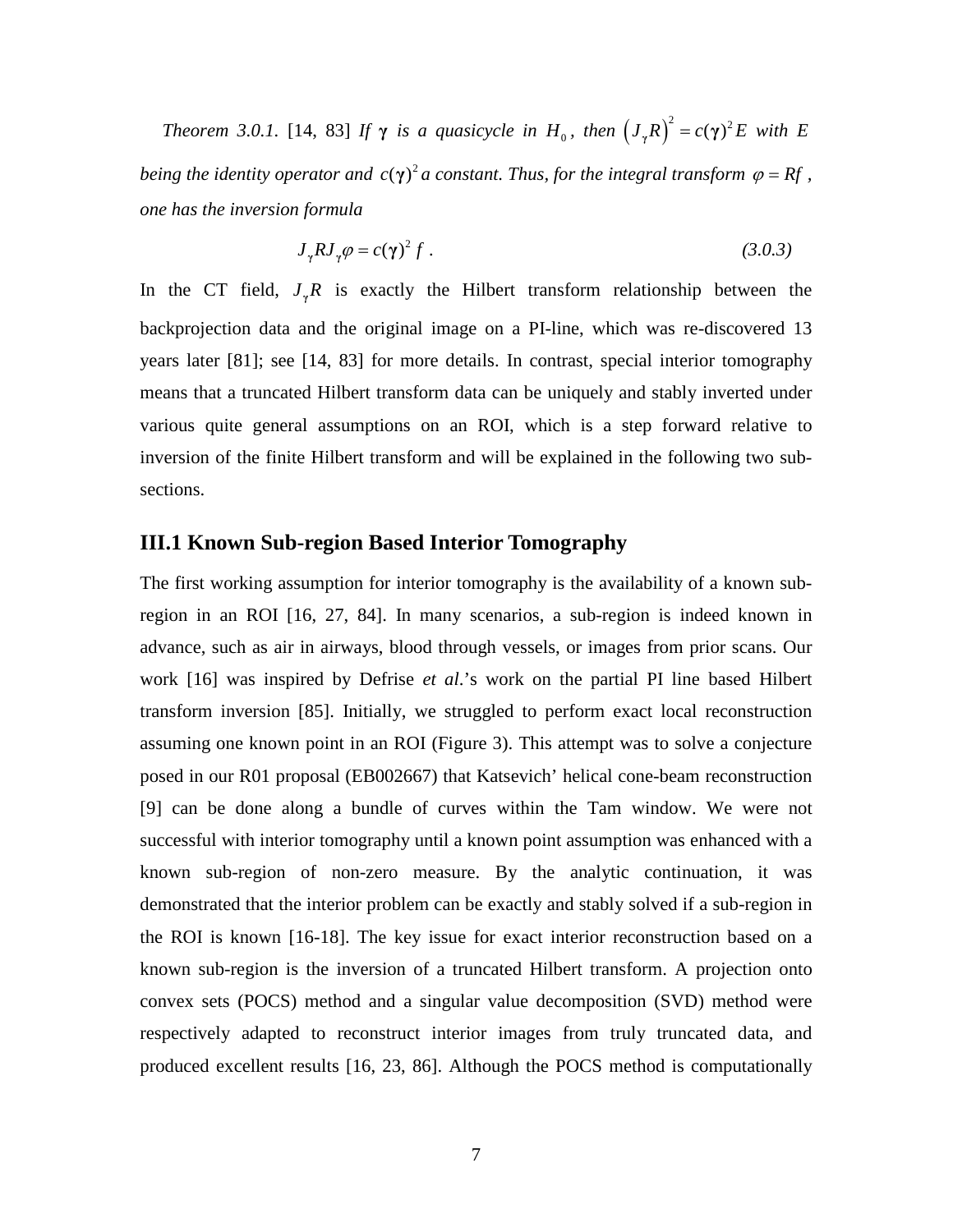expensive, it is easier to employ additional constraints. The SVD method is computationally much more efficient than the POCS method.

The major theoretical results can be summarized as follows:

*Theorem 3.1.1* [16]: Let  $c_1, c_2, c_3, c_4, c_5$  be five real numbers with  $c_1 < c_3 < c_5 < c_4 < c_2$ . A *smooth function*  $f(x)$  *supported on*  $[c_1, c_2]$  *can be exactly reconstructed on*  $[c_5, c_4)$  *if (i)*  $f(x)$  *is known on*  $(c_3, c_5)$ ; (*ii)*  $g(x)$  *is known on*  $(c_3, c_4)$ , *which is truncated data of the Hilbert transform of*  $f(x)$ , *and (iii) the constant*  $C_f$  *is known, which is the integral of*  $f(x)$ .

The statement of Theorem 3.1.1 is for a 1D PI-line in a 2D or 3D object through a known sub-region, where *x* represents the 1D coordinate along the PI-line,  $[c_1, c_2]$  represents the intersection between the compact object support and the PI-line,  $[c_3, c_4]$  denotes the intersection between the ROI/VOI and the PI-line,  $[c_3, c_5]$  denotes the intersection between the known sub-region and the PI-line,  $g(x)$  can be calculated from projections collected along the corresponding PI-arc, and  $C_f$  can be obtained from the x-ray path containing the PI-line. With the analytic continuation of both  $g(x)$  and  $f(x)$ , a more general result can be expressed as:

*Theorem 3.1.2* [27, 31]: Let  $c_1, c_2, c_3, c_4, c_5, c_6$  be six real numbers with  $c_1 < c_3 < c_5 < c_6 < c_4 < c_2$ . A smooth function  $f(x)$  supported on  $[c_1, c_2]$  can be exactly *reconstructed on*  $[c_6, c_4)$  *if (i)*  $f(x)$  *is known on*  $(c_3, c_6)$ ; *(ii)*  $g(x)$  *is known on*  $(c_3, c_5)$ *and*  $(c_6, c_4)$ *, and (iii) the constant*  $C_f$  *is known.* 

## **III.2. Sparsity-model-based Interior Tomography**

The known-sub-region-based interior tomography approach has serious limitations. There are situations where no precise information is available on any sub-region, especially in the scenario of contrast-enhanced CT studies. To address this challenge, the second working assumption we figured out is that an ROI is piecewise constant or piecewise polynomial [21, 22, 24-26, 87]. Then, the total variation (TV) minimization or high order TV (HOT) minimization can be coupled with the data discrepancy minimization to solve the interior problem uniquely and stably [26]. The heuristics behind the TV or HOT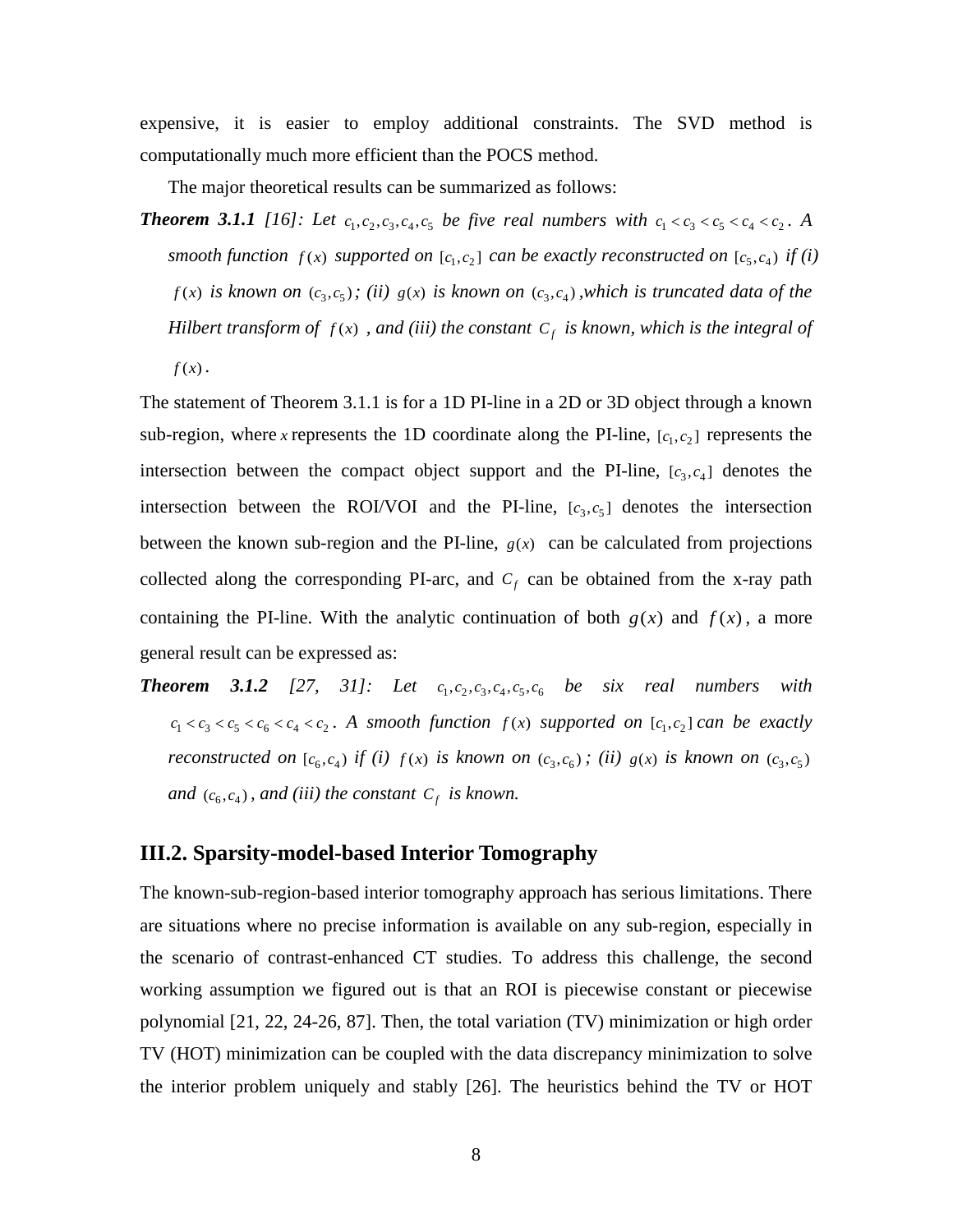minimization is that any "*ghost*" function invisible from measured local data would induce higher TV or HOT values. Hence, such a ghost cannot survive the TV or HOT minimization. Further extensions are possible, such as with a more effective transform based compressibility. Note that the piecewise parametric assumption is already a quite general image model [77], somehow comparable to the limited bandwidth for digital signal processing.

 For piecewise constants or piecewise polynomial functions, it is natural to use the space of functions of bounded variation to capture the discontinuities. Mathematically, the total variation of an image  $f(x_1, x_2)$  inside an ROI can be evaluated with

$$
f_{\nu} = \int_{\Omega_a} |f_{\nabla}(x_1, x_2)| dx,
$$
\n(3.2.1)

where  $f_{\rm v}(x_1, x_2)$  represents a sparsifying transform of  $f(x_1, x_2)$  defined on the ROI  $\Omega_a$  and *a* denotes the radius of the ROI. For the commonly used gradient transform in the biomedical imaging field, we can use

$$
f_{\rm v}(x_1, x_2) = \sqrt{\left(\frac{\partial f(x_1, x_2)}{\partial x_1}\right)^2 + \left(\frac{\partial f(x_1, x_2)}{\partial x_2}\right)^2},
$$
\n(3.2.2)

which is the gradient magnitude or the maximum directional derivation at  $(x_1, x_2)$ . When there exists an artifact image  $f_a(x_1, x_2)$  due to missing data outside an ROI of radius *a*, the total variation becomes

$$
\tilde{f}_{\nu} = \int_{\Omega_a} \sqrt{\left(\frac{\partial f(x_1, x_2)}{\partial x_1} + \frac{\partial f_a(x_1, x_2)}{\partial x_1}\right)^2 + \left(\frac{\partial f(x_1, x_2)}{\partial x_2} + \frac{\partial f_a(x_1, x_2)}{\partial x_2}\right)^2} dx \quad ,
$$
\n(3.2.3)

First, we have the following theorem:

*Theorem 3.2.1 [21, 22, 87]: Suppose that all the projections through an interior ROI of a compactly supported and square integrable nonzero function f are available. The attenuation coefficient inside the ROI can be exactly determined by minimizing the total variation defined by Eq. (3.2.1) from the measured projections if f in the ROI can be decomposed into finitely many constant sub-regions.*

Then, we have the following more general theorem in terms of the high-order total variation (HOT) [24]: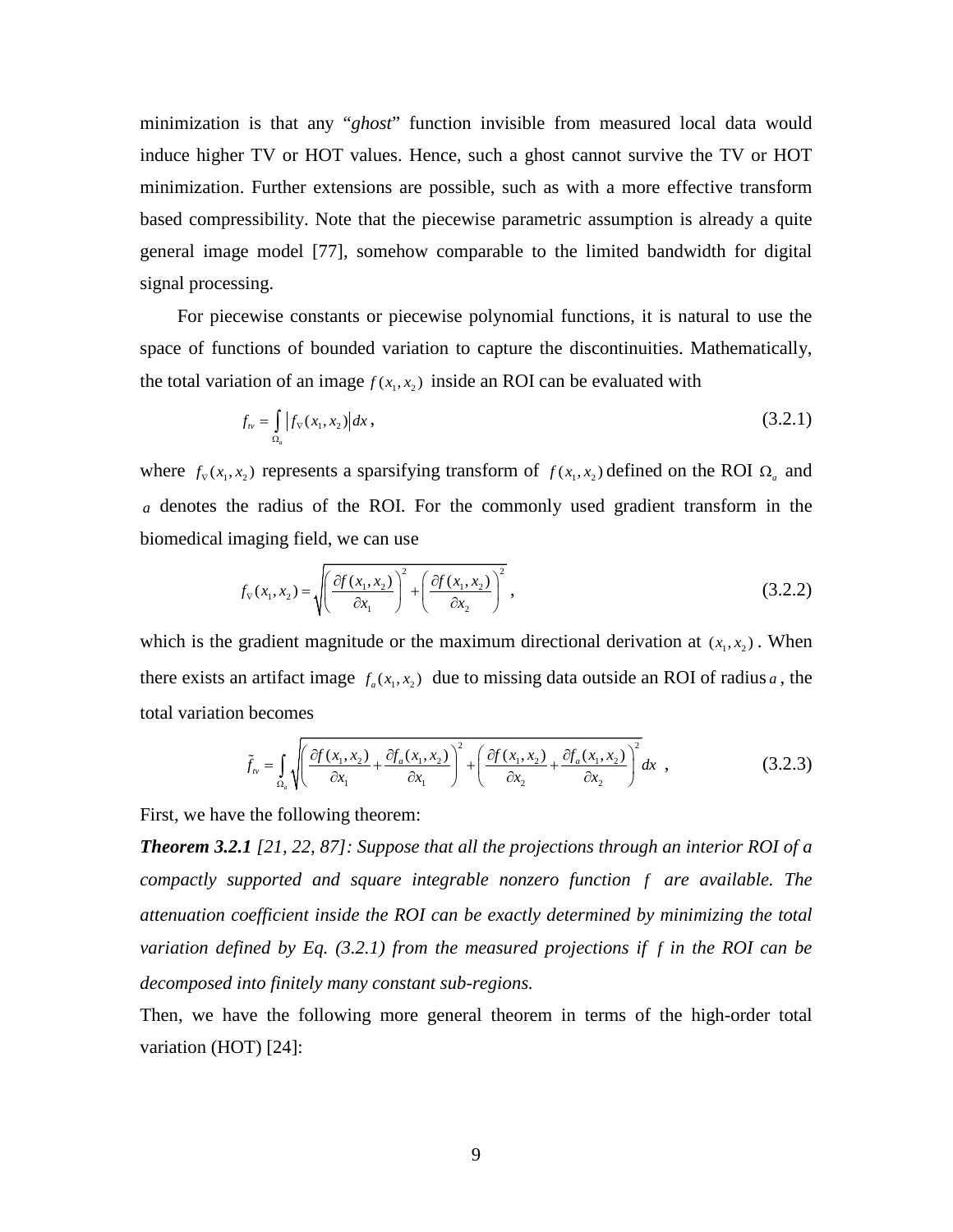*Theorem 3.2.2[24]: Suppose that all the projections through an interior ROI of a compactly supported and square integrable nonzero function f are available. The attenuation coefficient inside the ROI can be exactly determined by minimizing the highorder total variation (HOT) from the measured projections if f in the ROI can be decomposed into finitely many sub-regions where the function can be modeled as a polynomial, with the HOT being defined as*

$$
\text{HOT}_{n+1}(f) = \sum_{i=1}^{m} \sum_{j>i, j \in N_i} \int_{\Gamma_{i,j}} \left| f_i - f_j \right| ds + \int_{\Omega_a} \min \left\{ \sqrt{\sum_{r=0}^{n+1} \left( \frac{\partial^{n+1} f}{\partial x_1^r \partial x_2^{n+1-r}} \right)^2}, \sqrt{\left( \frac{\partial f}{\partial x_1} \right)^2 + \left( \frac{\partial f}{\partial x_2} \right)^2} \right\} dx \,. \tag{3.2.4}
$$

In Eq. (3.2.4),  $f(x_1, x_2)$  is a piecewise  $n^{th}$  ( $n \ge 1$ ) order polynomial function in the ROI, m is the number of sub-regions, Γ<sub>*i,j*</sub> represents piecewise smooth boundaries between *i*<sup>th</sup> and  $j<sup>th</sup>$  sub-regions, and  $N<sub>i</sub>$  is the neighborhood regions of the  $i<sup>th</sup>$  sub-region.

#### **III.3. Practical Performance**

To demonstrate the application of interior tomography, a cardiac CT study was performed on a state-of-the-art GE discovery CT750 HD scanner at Wake Forest University Health Sciences [88]. After appropriate pre-processing, we obtained a 64-slice fan-beam sinogram. The radius of the scanning trajectory was 53.852 cm. Over a 360° range, 2200 projections were evenly acquired. For each projection, 888 detector elements were equi-angularly distributed, which defined a field of view of 24.92 cm in radius. From each sinogram, an 800x800 image matrix was reconstructed using the filtered backprojection (FBP) method as a benchmark.

To evaluate our sparsity-model-based interior tomography techniques, each projection was truncated by discarding 300 detector elements on each of its two sides to just cover an interior ROI of 8.70 cm in radius. This interior reconstruction process was implemented in a soft-threshold filtering framework, with a flowchart in Figure 4 [89]. The algorithm included two major steps. In the first step, the ordered-subset simultaneous algebraic reconstruction technique (OS-SART) [90] was used to reconstruct a digital image from all the truncated projections. The initial image was set to zero, and the 2200 truncated projections were divided into 88 subsets, and each of them includes 25 uniformly distributed projections. Let the subset index be as 1, 2,...., 88 sequentially. In each iteration, all the subsets were employed in the order of 1, 45, 2, 46, ..., 44, 88 to suppress artifacts. Then, the total difference of an intermediate image was minimized using the fast iterative soft thresholding algorithm (FISTA) [91] and a pseudo-inverse discrete difference transform (DDT) [89]. To accelerate the converging speed, the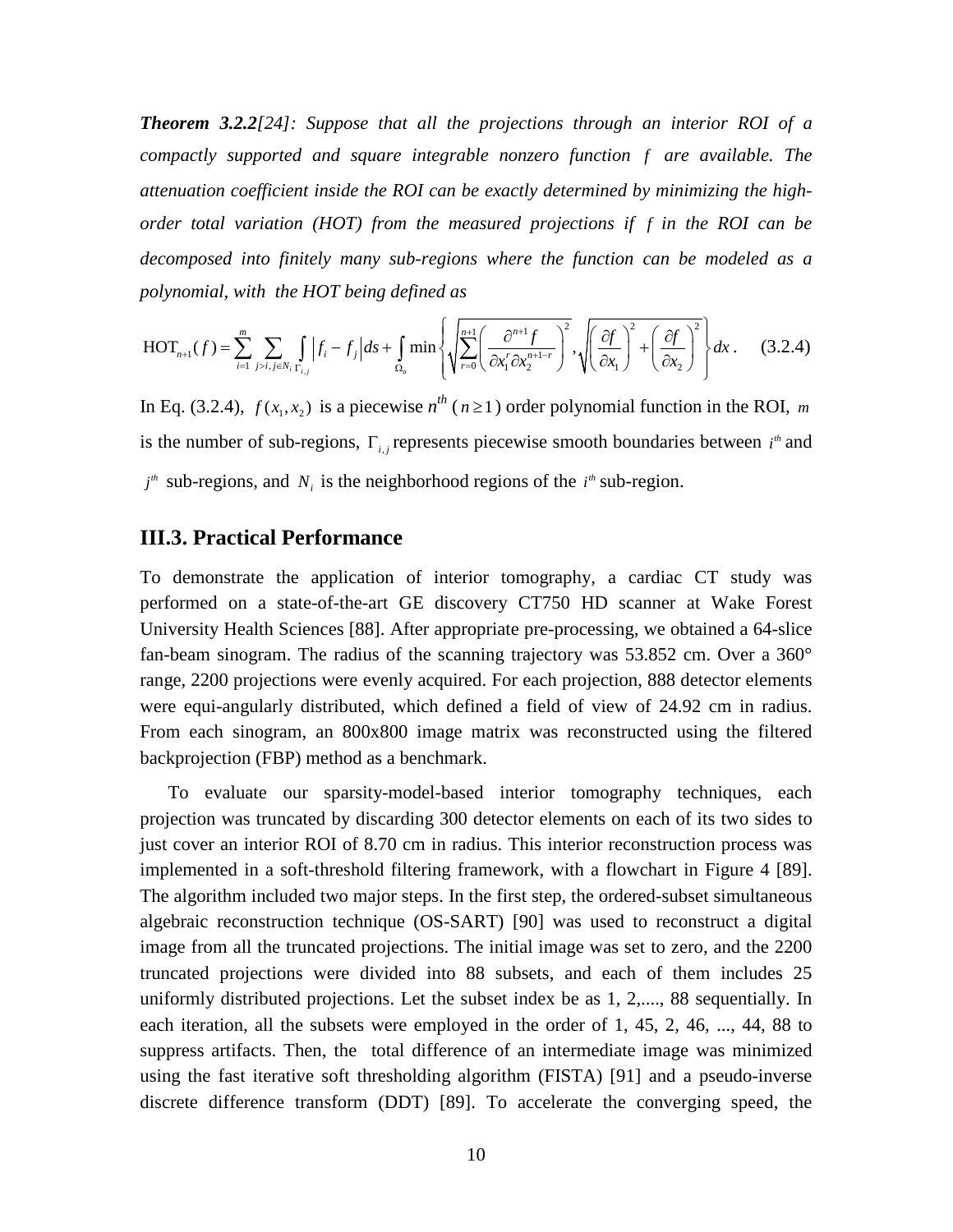projected gradient method [92] was used to determine an optimal threshold for the soft thresholding filtration. The two steps were alternated until the refinement in the projection domain became insignificant. The reconstructed image was also in an 800x800 matrix covering a region of  $44.86x44.86$  cm<sup>2</sup>. It can be seen in Figure 5 that the difference between the interior reconstruction and global reconstruction became smaller and smaller with the increment of the iteration index, and should approach zero in the limiting case when scattering, beam-hardening and noise are negligible according to our theoretical analysis [21, 26, 87].

#### **III.4. Advantages and Limitations**

Interior tomography allows exact reconstruction from less data. Naturally, there are major advantages from the less-is-more effect in this circumstance. At the beginning of this section, we have shown that less means a deeper theoretical understanding of the local reconstruction mechanism. In the following, we suggest that less means lower, larger, and faster, among other benefits.

**Less is lower –** Less data is equivalent to lower radiation dose, because of not only a narrower beam but also a less angular sampling requirement in the longitudinal studies or multi-scale scenarios. The smaller an ROI is, the narrower the beam will be, and the less radiation gets involved. Because of the narrower beam, the number of scattered photons becomes less, which improves contrast resolution. Hence, one can reduce radiation dose further, given the same contrast resolution as that of the global reconstruction from a complete dataset. Interestingly, for a smaller ROI in a case of a known background outside the ROI, the spatial resolution of global reconstruction can be maintained for interior reconstruction at a less angular sampling rate. Our numerical results are consistent with the heuristics that only two projections (two independent readings per projection, which can be assured by choice of rays) are needed to reconstruct a 2 by 2 ROI, three projections (three independent readings per projection) are sufficient to reconstruct a 3 by 3 ROI, and so on. In other words, the number of projections could be reduced with interior tomography in favorable cases (say, the region outside the ROI is roughly known), accordingly reduced is the radiation dose in this scenario.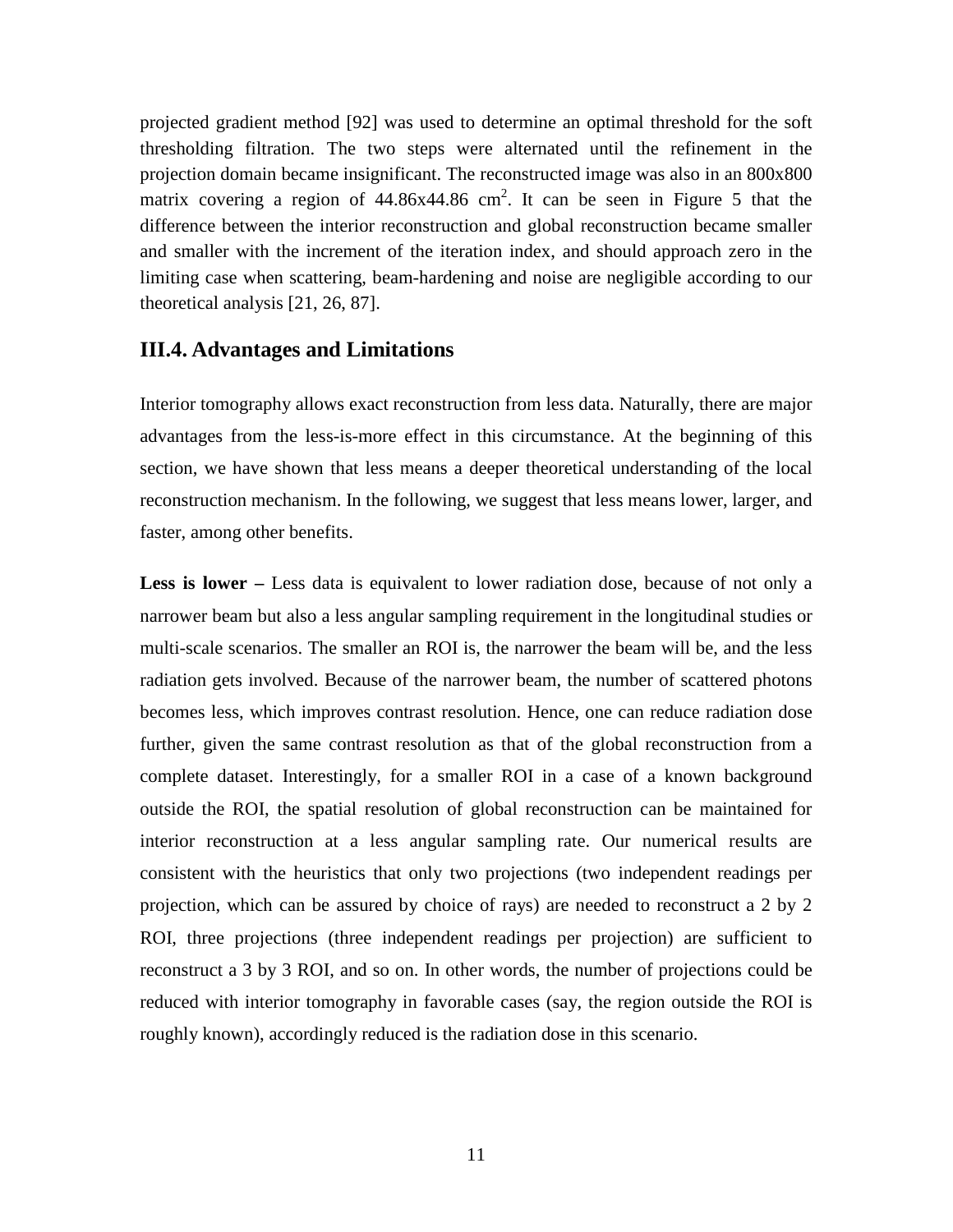Recently, compressive sensing has been a hot topic in the signal processing community. Inspired by this powerful theory, "*few-view*" interior tomography was studied with encouraging results [30, 93-96] (Figure 6). Another dimension towards dose reduction is to perform statistical interior tomography [97, 98], which is an adapted version of conventional statistical reconstruction [99]. There is no doubt that less data and less radiation mean lower cost and safer CT systems. Efforts in this direction will be significant for either "*low-end*" or "*high-end*" CT systems.

**Less is Larger –** Acquisition of less projection data is achieved with a narrower beam, and an object larger than the beam width is not a concern anymore. In other words, interior tomography can handle objects larger than a field of view. This flexibility can certainly enhance the utility of a CT scanner. In nano-CT studies, one reduces a sample into a narrow x-ray beam for complete projection profiles. In this tedious process, morphological and functional damages may be induced. Supported by an NSF/MRI grant and in collaboration with Xradia, we are developing a next generation nano-CT system capable of focusing on an ROI and reconstructing it accurately within a large object (Figure 7). In a geo-science project, fossils from the Ediacaran Doushantuo Formation (ca. 551-635 million years old) were investigated, which are too valuable to be broken, and demand interior tomography. Another example is the large patient problem, i.e., a patient is larger than the field of view of a CT scanner, which can now be solved using theoretically exact interior tomography, instead of using conventional approximate methods such as extrapolation for data completion.

**Less is faster** – Interior tomography allows a smaller detector size, a faster frame rate, and more imaging chains in a gantry space, all of which contribute to an accelerated data acquisition process. Clearly, the evolution of the CT technology is for faster and faster scanning. Spiral CT is revolutionary [3] because it enables truly volumetric and dynamic tomographic x-ray imaging, utilizing a high-tech slip ring, a modern detector array, sophisticated reconstruction methods and system architectures. The scanning speed of more than 3 turns per second has reached the mechanical upper bound. While dual-source scanners are well received, the scanning speed is still not sufficient to handle challenging cases of rapid or irregular heart beating and other physiological processes. The physical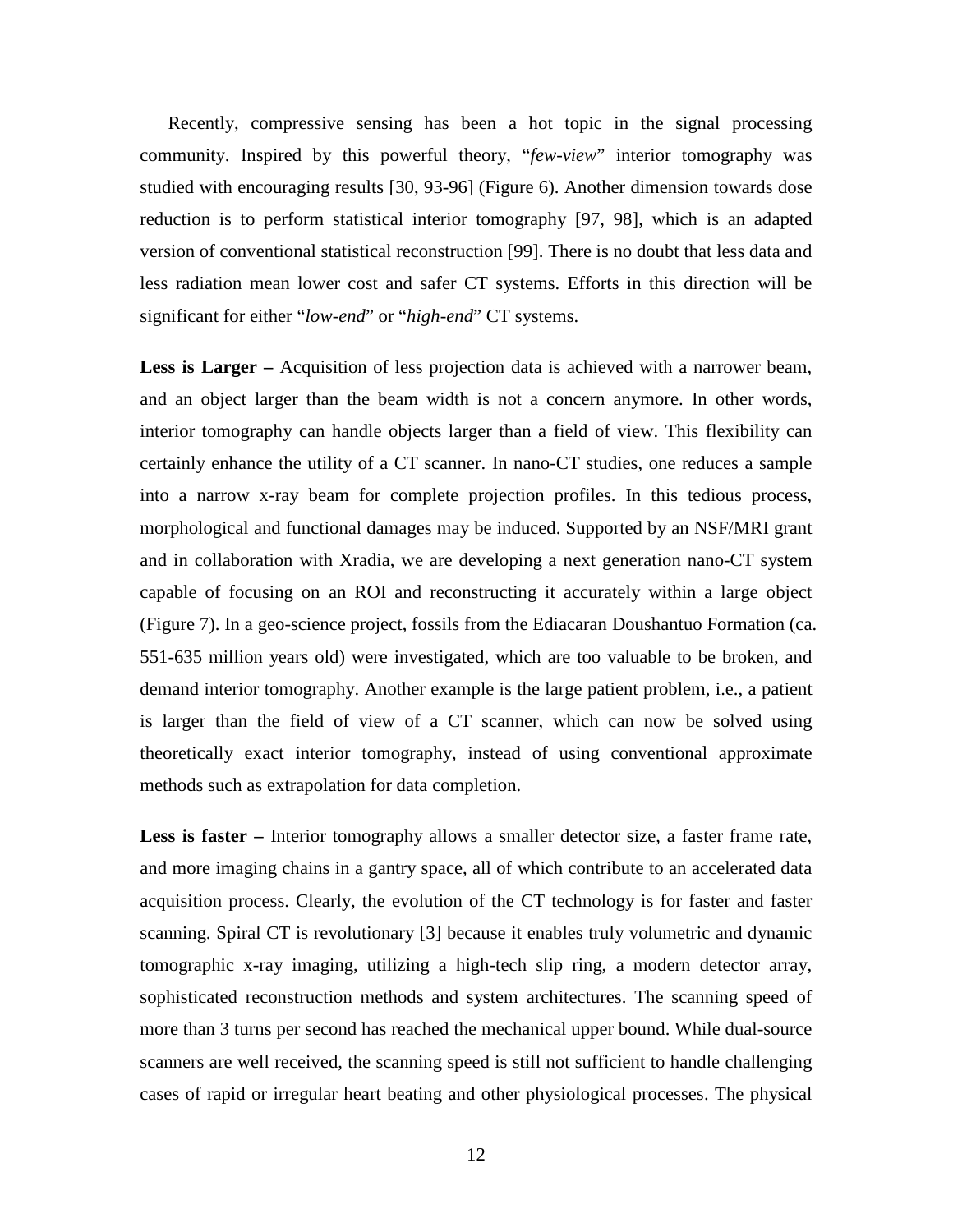obstacle to use more sources and detectors is the rather limited gantry space where at most we can assemble a triple-source system [100]. An interior tomographic imaging chain is slimmer, weighs lighter, facilitates faster rotation, records less data, and transfers them more rapidly. Thus, multiple local imaging chains can be fitted into a gantry for simultaneous data acquisition and ultrafast interior reconstruction [20].

 In 2009, our group proposed a multi-source interior tomography scheme to improve temporal resolution of CT [20] (Figure 8). For a CT scan of the heart, a field of view of ~15cm in diameter is preferred (apart from some very special cases where only part of the heart or coronary artery would be of interest) and can be achieved using multi-source interior tomography by scanning the source-detector chains in a circular, saddle-curve or another trajectory. In the case of  $2N+1$  sources, the radius of the field of view can be maximized by arranging the source-detector pairs equi-angularly, or re-configured for other purposes. This scheme promises to revitalize the dynamic spatial reconstructor (DSR) concept [101, 102], and in the limiting case allows instantaneous temporal resolution. However, the cross-scattering effects between image chains are challenging for the multi-source scheme, and must be managed such as with algorithmic compensation or beam multiplexing.

In the CT field, "CT" and "*scanning*" have been together and inseparable. Nevertheless, with the many-source interior tomography scheme, taking a snapshot of an ROI is feasible without any scanning. When such a snapshot does not adequately cover features of interest, one can always take another snapshot. In other words, one can roam within an object without scanning. Although these snapshots are not taken at the same time, each of them is an instant reflection of the ROI at the corresponding moment, and could give critical information for medical and non-medical studies.

Less is not always better – While compressive sensing inspired reconstruction algorithms produce visually pleasing images, diagnostically critical information may be hidden or lost [103]. This potential risk is substantial with interior tomography especially few views. In practice, the minimum amount of data can only be determined in a task specific fashion, through extensive tests, and with an optimized algorithm. Whenever the information carried by data is less than the number of degrees of freedom of the sparsest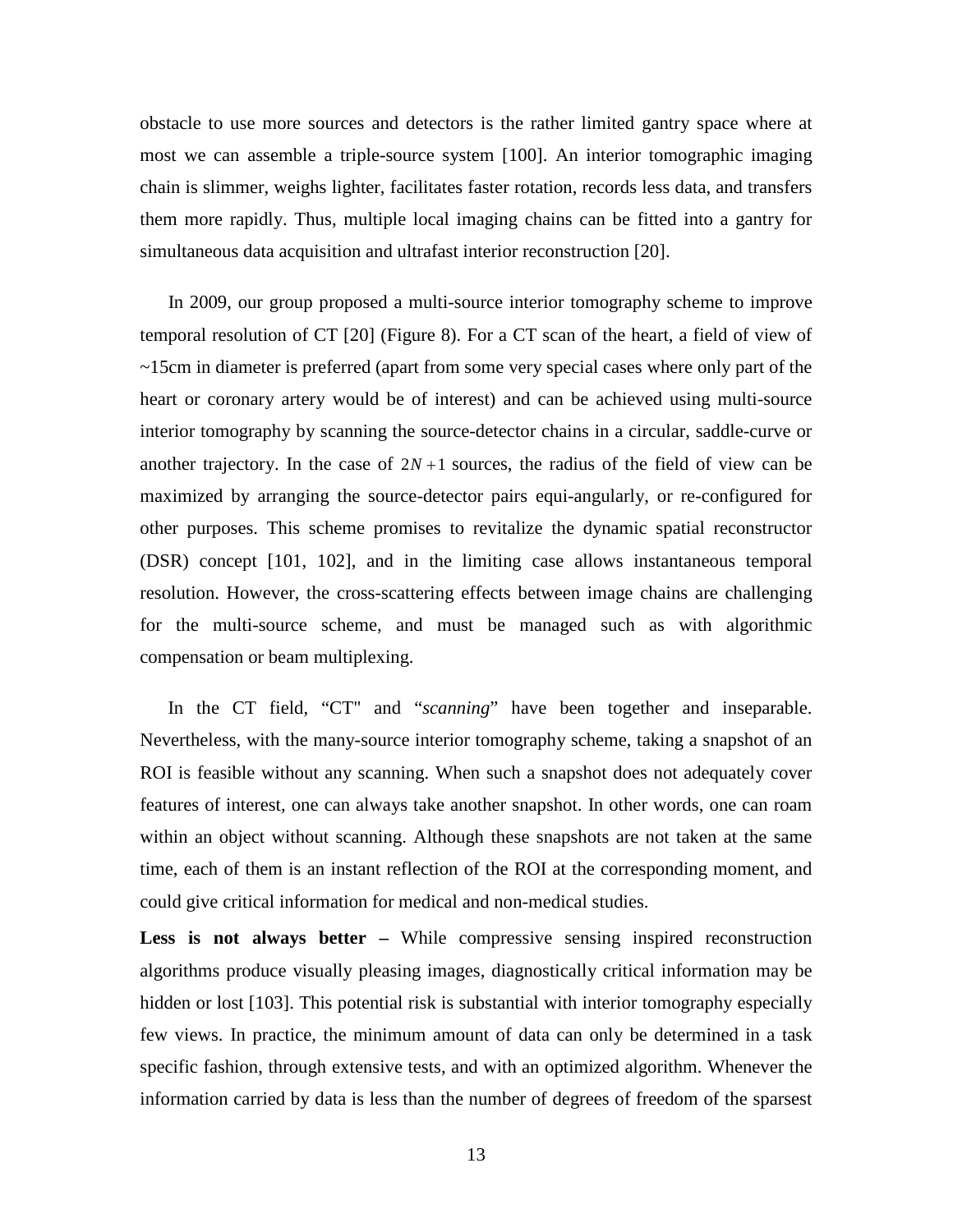model for an ROI, the solution will not be unique, and the promise of interior tomography cannot be hold. This pre-caution must be underlined to avoid any adverse effect. Even if sufficiently many views are available for interior tomography, the stability of interior reconstruction is not as good as that of global reconstruction for a well-known mathematical reason [26]. This weakness can be addressed with more prior knowledge, sparsely sampled more global data, or other means.

## **IV. General Interior Tomography**

Interior tomography has been extended from the CT field to other tomographic imaging modalities, such as single-photon emission computed tomography (SPECT) [104-110], MRI [111, 112], differential phase-contrast tomography [113], and spectral CT [98]. Based on these established interior tomographic imaging modes, we have postulated the following abstraction that *theoretically exact local tomography can be always done only from indirect measured data that directly involves a region of interest under rather general assumptions*. This general interior tomography principle can be further appreciated in the following case studies.

## **IV.1. Interior SPECT**

While the CT reconstruction algorithms are being advanced rapidly, SPECT techniques are being improved as well [114-118]. As a unique [tomographic](http://en.wikipedia.org/wiki/Tomography) imaging modality, SPECT is to reconstruct a radioactive source distribution within a patient from data collected with a gamma camera at multiple orientations. Different from the line integral model for x-ray CT, a SPECT projection can be mathematically modeled as an exponentially attenuated Radon transform [118, 119]. Thus, the CT reconstruction is a special case of SPECT when the attenuation coefficients are set to zero, but CT reconstruction techniques cannot be used for SPECT in general.

 Encouraged by excellent results from special interior tomography that was formulated for CT, interior SPECT was first developed assuming a constant attenuation background [104]. Based on interior tomography results in the CT field, we proved in 2008 that theoretically exact interior SPECT is feasible from uniformly attenuated local projection data, aided by a known sub-region in an ROI [104]. With total variation minimization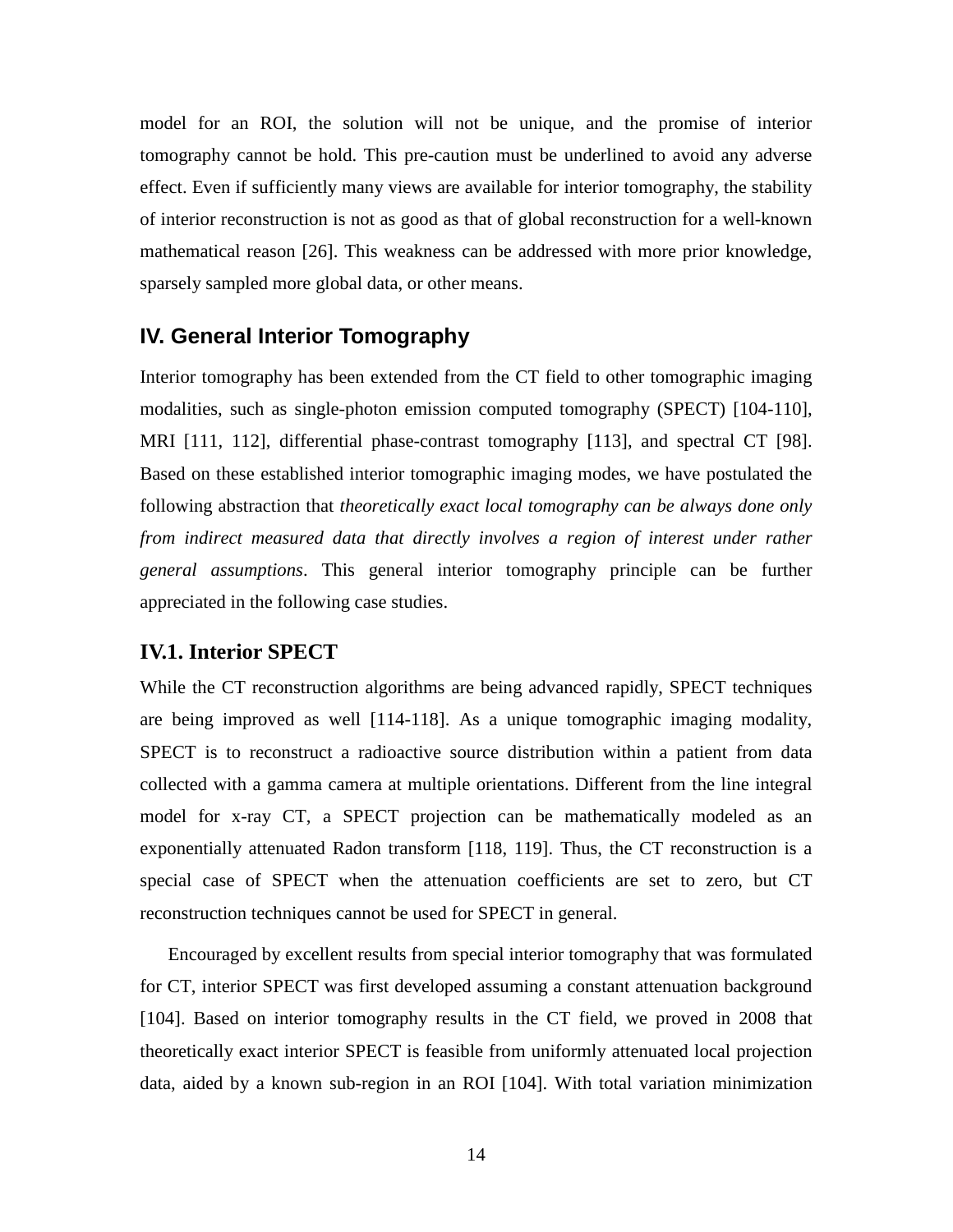techniques [21, 24], we further proved that if an ROI is piecewise polynomial, then it can be uniquely reconstructed from truncated SPECT data that go directly through the ROI [105]. Based on the above results, other researchers developed variants of interior SPECT for more flexibility [106-109].

Let  $f(\mathbf{x})$  be a 2D smooth distribution function on a compact support  $\Omega$  with  $\mathbf{x} = (x, y) \in \Omega$ . In a parallel-beam geometry, a SPECT projection of  $f(\mathbf{x})$  is [118]:

$$
P_o(\theta, s) = \int_{-\infty}^{\infty} f(s\theta + t\theta^{\perp}) e^{-\int_{t}^{\infty} \mu(s\theta + t\theta^{\perp})d\tilde{t}} dt,
$$
 (4.1.1)

where the subscript "*o*" denotes original projection data,  $\theta = (\cos \theta, \sin(\theta))$ ,  $\theta^{\perp}$  = ( $-\sin \theta$ , cos( $\theta$ )), and  $\mu$ (**x**) the attenuation map on the whole support. A practical uniform attenuation map can be defined as

$$
\mu(\mathbf{x}) = \begin{cases} \mu_0 & \mathbf{x} \in \Omega \\ 0 & \mathbf{x} \notin \Omega \end{cases}
$$
\n(4.1.2)

where  $\mu_0$  is a constant. Since the object function is compactly supported, we can determine the length of the intersection between the support  $\Omega$  and the integral line for  $P_o(\theta, s)$ . Without loss of generality, we denote this length as  $t_{\text{max}}(\theta, s)$ , and Eq. (4.1.1) becomes

$$
P_o(\theta, s) = e^{-\mu_0 t_{\text{max}}(\theta, s)} \int_{-\infty}^{\infty} f(s\theta + t\theta^{\perp}) e^{\mu_0 t} dt.
$$
 (4.1.3)

Let us assume that the compact support  $\Omega$  and the constant coefficient  $\mu_0$  are known. By multiplying a weighting factor  $e^{\mu_0 t_{\text{max}}(\theta, s)}$ , the projection model for SPECT is reduced to

$$
P_{w}(\theta, s) = P_o(\theta, s)e^{\mu_0 t_{\text{max}}(\theta, s)} = \int_{-\infty}^{\infty} f(s\theta + t\theta^{\perp})e^{\mu_0 t}dt,
$$
 (4.1.4)

where the subscript "w" indicates weighted projection data.

Let us denote a weighted backprojection of the differential projection data as

$$
g(\mathbf{x}) = \int_{0}^{\pi} e^{-\mu_0 \mathbf{x} \cdot \boldsymbol{\theta}^{\perp}} \left. \frac{\partial P_w(\boldsymbol{\theta}, \mathbf{s})}{\partial \mathbf{s}} \right|_{\mathbf{s} = \mathbf{x} \cdot \boldsymbol{\theta}} d\boldsymbol{\theta} \quad . \tag{4.1.5}
$$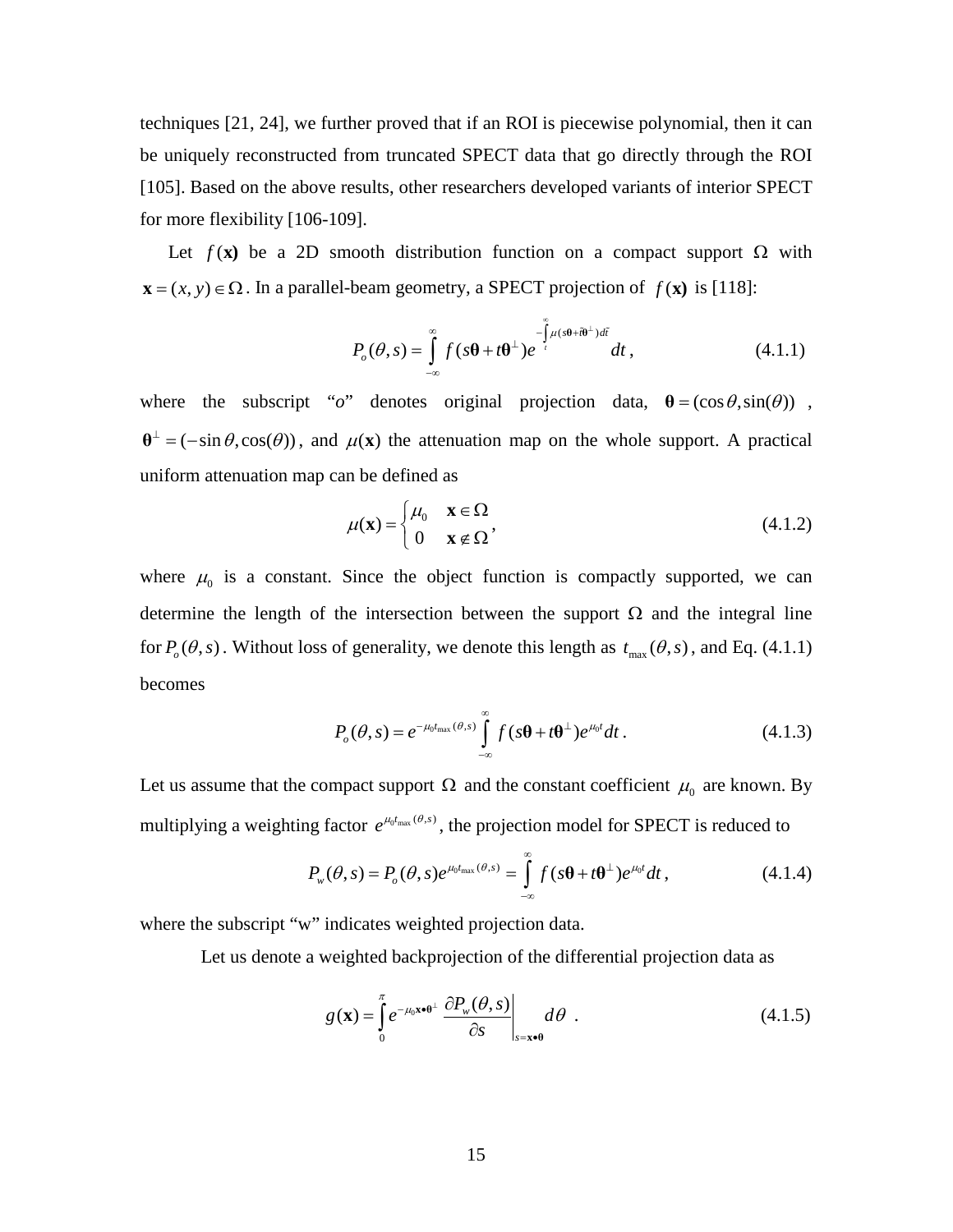In 2004, Rullgard proved a relationship linking an object image  $f(\mathbf{x})$  and the weighted backprojection  $g(\mathbf{x})$  as [118]

$$
g(\mathbf{x}) = g(x, y) = -2\pi P V \int_{-\infty}^{+\infty} ch_{\mu_0}(y - \tilde{y}) f(x, \tilde{y}) d\tilde{y},
$$
 (4.1.6)

where "PV" represents the Cauchy principle value integral, and  $ch_{\mu_0}$  is defined as

$$
ch_{\mu_0}(y) = \frac{\cosh(\mu_0 y)}{\pi y} = \frac{e^{\mu_0 y} + e^{-\mu_0 y}}{2\pi y} \ . \tag{4.1.7}
$$

When  $\mu_0 \rightarrow 0$ ,  $ch_{\mu_0}$  becomes the Hilbert transform kernel, in consistence with the results in the CT field [80]. Eq. (4.1.7) is called a generalized Hilbert transform.

 We have two important theorems for interior SPECT, corresponding to the knownsub-region-based and sparsity-model-based special interior tomography approaches respectively.

*Theorem 4.1.1* [104]: Let  $c_1, c_2, c_3, c_4, c_5$  be five real numbers with  $c_1 < c_3 < c_5 < c_4 < c_2$ . A *smooth function*  $f(x)$  *supported on*  $(c_1, c_2)$  *can be exactly reconstructed on*  $(c_5, c_4)$  *if (i)*  $f(x)$  *is known on*  $(c_3, c_5)$ , *(ii)*  $g(x)$  *is known on*  $(c_3, c_4)$ , *which is the truncated data of the generalized Hilbert transform, and (iii) the constant*  $\mu_0$  *and*  $m_{\mu_0}$  *are known, where* 

$$
m_{\mu_0} = \int_{c_1}^{c_2} f(x) \cosh(\mu_0 x) dx , \qquad (4.1.5)
$$

*and*  $g(x)$  *can be computed using Eq.*  $(4.1.5)$  *proved by Rullgard [118].* 

In Theorem 4.1.1, all the relevant notations have the same meanings as that in Theorem 3.1.1, and Theorem 4.1.1 can reduce to Theorem 3.1.1 when  $\mu_0 = 0$ .

*<i>Theorem 4.1.2* [105]: Suppose that  $f_0(x)$  *is a smooth function in*  $\Omega_A$  *and*  $f_0(x)$  *is a piecewise n-th* ( $n \geq 1$ ) order polynomial function in an ROI  $\Omega_a \subset \Omega_A$ ; *that is,*  $\Omega_a$  *can be*  $decomposed$  into finitely many sub-domains  $\left\{\mathbf{\Omega}_i\right\}_{i=1}^m$  such that

$$
f_0(\mathbf{x}) = f_i(\mathbf{x}), \text{ for } \mathbf{x} \in \Omega_i, 1 \le i \le m,
$$
\n(4.1.6)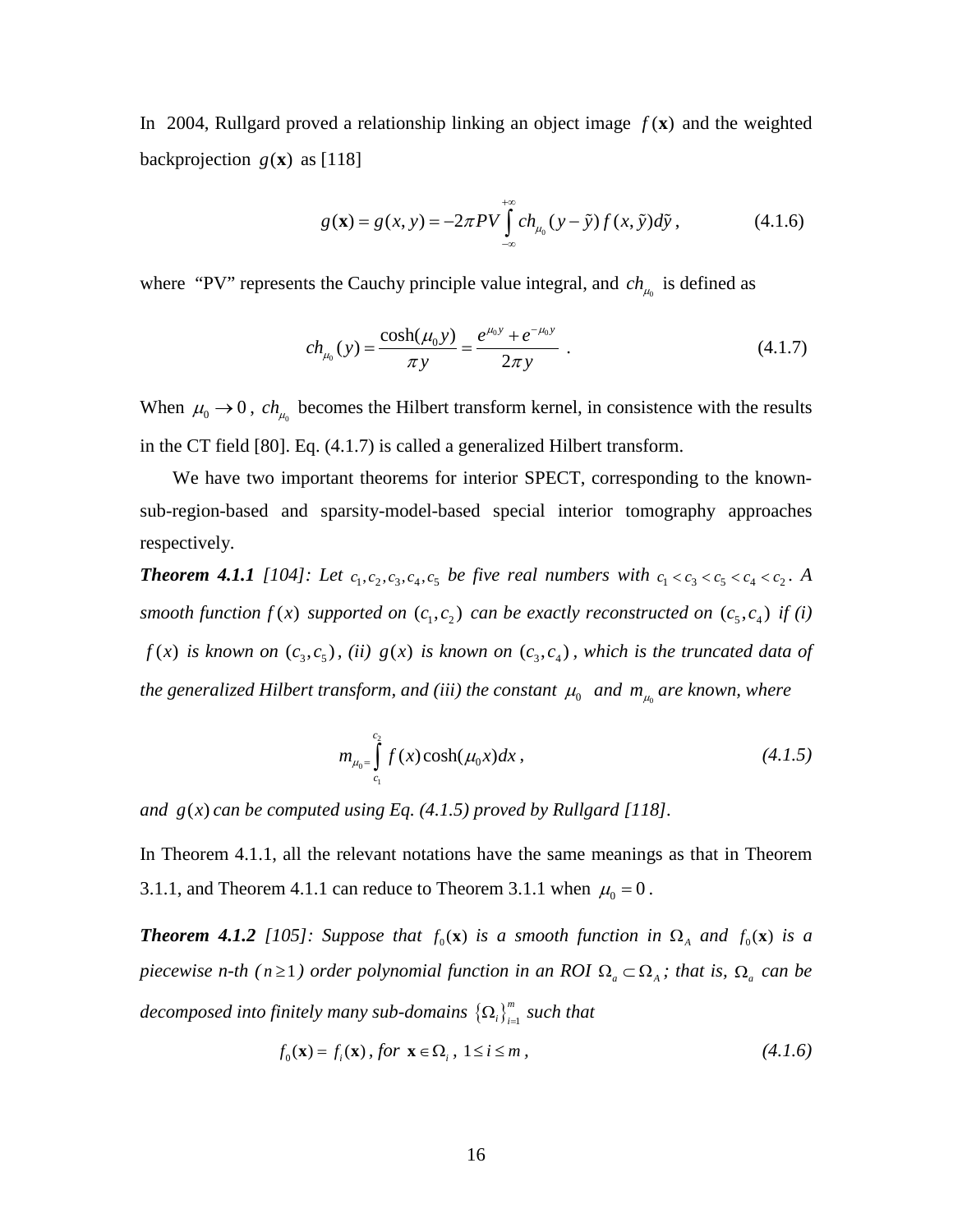*where*  $f_i(\mathbf{x})$  *is an n-th order polynomial function, and each sub-domain*  $\Omega_i$  *is adjacent to its neighboring sub-domains*  $\Omega_j$  *with piecewise smooth boundaries*  $\Gamma_{i,j}$ ,  $j \in N_i$ . All the *attenuated projections defined by Eq. (4.1.1) through the ROI are available and the constant attenuation coefficient*  $\mu_0$  *is known.* If  $h(\mathbf{x})$  *is the reconstructed image from all the local attenuated projections,*  $\text{HOT}_{n+1}(h) = \min_{f=f_0+u_1} \text{HOT}_{n+1}(f)$  where  $u_1(\mathbf{x})$  is an analytic *function in* Ω*<sup>a</sup> due to the missing data outside the ROI, and* 

$$
\text{HOT}_{n+1}(f) = \sum_{i=1}^{m} \sum_{j>i, j \in N_i} \int_{\Gamma_{i,j}} \left| f_i - f_j \right| ds + \int_{\Omega_a} \min \left\{ \sqrt{\sum_{r=0}^{n+1} \left( \frac{\partial^{n+1} f}{\partial x_1^r \partial x_2^{n+1-r}} \right)^2}, \sqrt{\left( \frac{\partial f}{\partial x_1} \right)^2 + \left( \frac{\partial f}{\partial x_2} \right)^2} \right\} dx,
$$
\n(4.1.7)

*then*  $h(x) = f_0(x)$  *for*  $x \in \Omega_a$  [105].

To demonstrate the utility of interior SPECT, we downloaded a SPECT cardiac perfusion image from Internet and modified it into a realistic 128 by 128 image phantom, covering an area of 128 by 128 mm<sup>2</sup>. It represents a radionuclide distribution in a human heart. In our simulation, we assumed a constant attenuating background  $\mu_0 = 0.15$  cm<sup>-1</sup> on a compact support of a standard patient chest size. We used an equi-spatial detector array consisting of 78 detector elements, each of which was 1.0 mm in length. For a fullscan, we acquired 128 equi-angular projections. Clearly, this image phantom does not satisfy the piecewise polynomial model in the case of  $n=1$ . To improve the stability of interior SPECT, two additional constraints were incorporated into the projection-ontoconvex-sets (POCS) framework: (1) non-negativity, which means that the radionuclide distribution should not be negative, and we kept making negative values zero during the iterative process; (2) compactness, which means that the radionuclide distribution should be inside the human body, and we made the pixels outside the body-contour zero. Our results (Figure 9) demonstrate that interior SPECT worked well, even if the piecewise polynomial model was not exactly satisfied.

#### **IV.2. Interior MRI**

A number of important magnetic resonance imaging (MRI) applications require high spatial and temporal resolutions. With technological advances in MRI hardware, multiple echo data acquisition and image reconstruction strategies, fast MRI is a hot topic.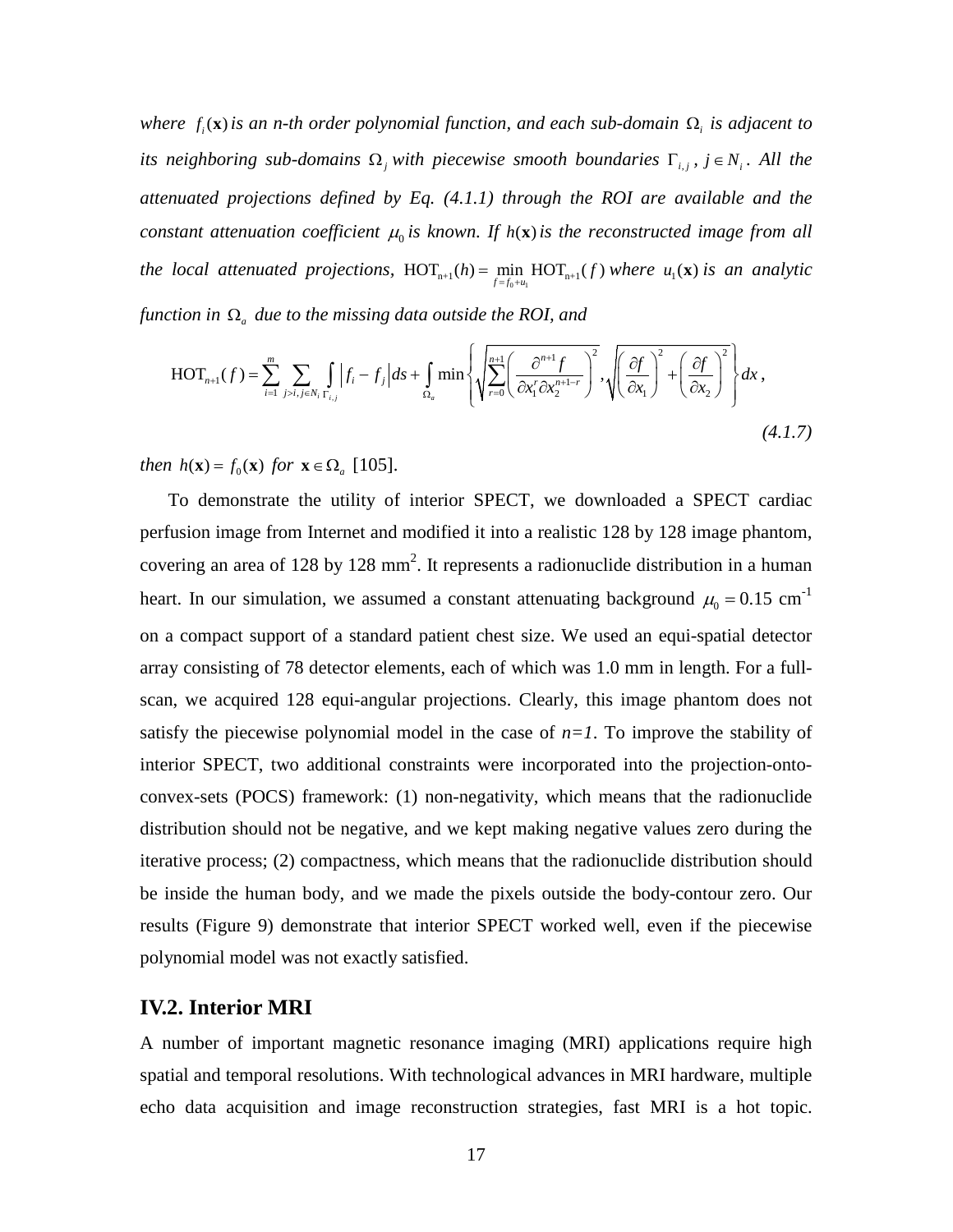However, the current achievable spatial and temporal resolutions are often insufficient, such as in cases of vulnerable plaque characterization that was attempted for carotid but is not feasible yet for coronary *in vivo*, imaging-guidance biopsies/intravascular procedures, study of brain function, extraction of cancer biomarkers, and etc. It is well known that the existing techniques for improving temporal resolution compromise spatial resolution, with image noise being fixed over a whole field of view. However, if one targets an ROI instead of the whole patient cross-section, both spatial and temporal resolutions can be significantly improved. A key point is that such an interior MRI mode can be implemented with either a global or local background magnetic field. Needless to say, a local background magnetic field will greatly relax the engineering requirement and the system cost.

Given a locally homogeneous main field just enough to cover an ROI, to extract MR signals for this ROI we can use a time-varying gradient method. The idea is to keep a gradient field zero at an ROI slice and change the gradient rapidly off that level. As a result, isoregions of magnetic strength are incoherently excited outside the ROI, avoiding signals that complicate the ROI imaging. This idea can be extended for volume of interest imaging. Let us take 2D interior MRI as an example. While an ROI is selectively excited, standard linear x and y gradient fields can be applied with slopes  $G_x$  and  $G_y$  respectively for spatial encoding to produce the ROI signal as follows:

$$
s(t) = \int_{ROI} \rho e^{i[(\gamma G_x t)x + (\gamma G_y t)y]} dx dy,
$$
\n(4.2.1)

where  $\Box$  represents a 2D MR image to be reconstructed,  $\gamma$  is a constant, and *t* is a 1D parameter for the measured data. Eq. (4.2.1) corresponds to one line through the origin in the k-space. If we rotate the magnetic field over a range of  $180^\circ$ , all the measured data will fully cover the whole k-space. This continuous model can be discretized and solved using a compressive sensing method [112] (Figure 10). While interior MRI as described here is mathematically the easiest, compressive sensing techniques can still be applied for various well-known benefits.

#### **IV.3. Interior Differential Phase Contrast Tomography**

The propagation of x-rays in a medium is characterized by the complex index of refraction  $n = 1 - \delta + i\beta$ , where *n* is approximately 1,  $\delta$  and  $\beta$  quantify phase shift and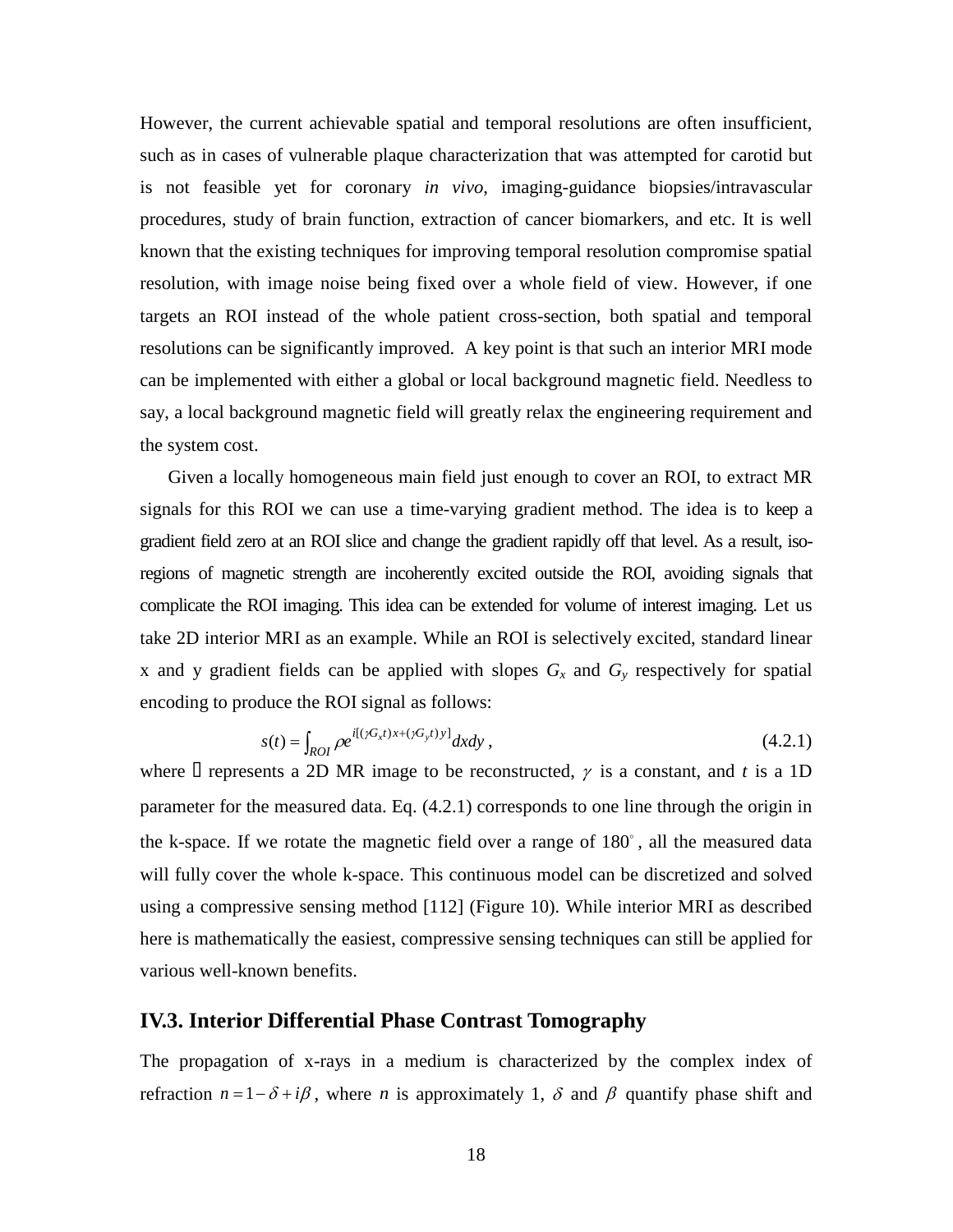attenuation magnitude respectively [120]. The cross section of x-ray phase shift is one thousand times larger than that of linear attenuation in the 20–100keV range. This suggests that phase-contrast imaging has higher sensitivity for light elements than attenuation-contrast imaging [121, 122]. The contrast-to-noise ratio of differential phase contrast CT images is superior to the attenuation-contrast CT counterpart [123]. Therefore, phase-contrast imaging can observe subtle but critical structures of soft biological tissues [124-129]. Moreover, the refractive index of tissues is inversely proportional to the square of the x-ray energy while the absorption coefficient decreases as the fourth power of the x-ray energy [120]. Hence, x-ray phase-contrast imaging is suitable to operate at higher energies ( $>30$ keV) for lower radiation dose than attenuation imaging [130, 131]. Higher energy x-ray imaging has an important potential for studies on large animals or patients [132]. Recent work shows that differential phase-contrast CT manifests a noise power spectrum (NPS) with a  $1/|k|$  trait, while conventional CT NPS goes with  $|k|$ . This is a significant difference in noise granularity, favoring differential phase-contrast CT [133-135].

Over the past year, interior differential phase-contrast tomography has been studied. It has been proved that the unique interior reconstruction is guaranteed from truncated *differential* projection data that only go through an ROI. The main theoretical results are as follows [25, 113]:

*Theorem 4.3.1 [25, 113]: If a refractive index image is known on a small sub-region inside an ROI, then the refractive index function on the ROI can be uniquely and stably determined from the truncated differential phase shift data through the ROI.*

*Theorem 4.3.2 [25, 113]: If (1) a refractive index image of an object is piecewise polynomial in an ROI, (2) another refractive index image is also piecewise polynomial in the same ROI, and (3) both the images have the same differential phase shift data through the ROI, then the two images are identical.*

*Theorem 4.3.3 [25, 113]: The high order total-variation (HOT) of a piecewise polynomial refractive index function in an ROI is smaller than that of another function, provided that they have the same differential phase shift through the ROI.*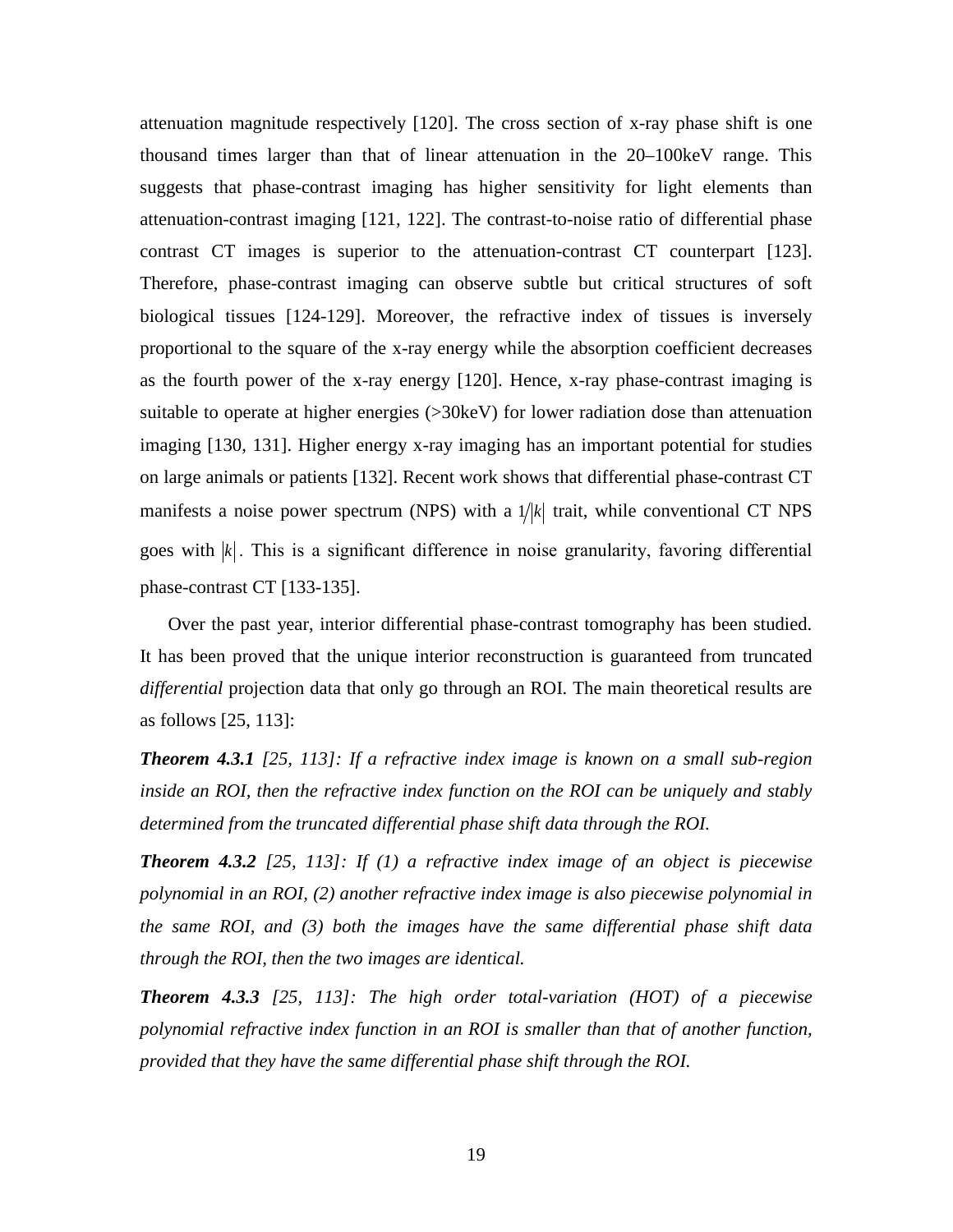Theorem 4.3.2 shows that the interior reconstruction of a refractive index function from truncated differential phase shift data has a unique solution within the class of piecewise polynomial functions. Theorem 4.3.3 confirms that if the true refractive index distribution is indeed piecewise polynomial in an ROI, the differential phase-contrast interior reconstruction can be performed through the HOT minimization. Because a common diffractive index distribution can be approximated by a piecewise polynomial function, an ROI can be accurately reconstructed *in principle* using HOT minimization (Figure 11) subject to the data fidelity.

### **V. Omni-Tomography**

Enabled by the general interior tomography principle, we recently proposed an omnitomographic imaging strategy, which is also referred to as omni-tomography [112] (Figure 12). The essential points of omni-tomography were highlighted in a talking point article: [http://medicalphysicsweb.org/cws/article/opinion/51026.](http://medicalphysicsweb.org/cws/article/opinion/51026) Our team is actively working along this direction, with potential targets including interior-CT-MRI and interior-CT-SPECT combinations.

Multimodality imaging with targeted agents such as multimodality probes holds great potential for early screening, accurate diagnosis, prognostic value, and interventional guidance. PET-CT, SPECT-CT, optical-CT, and PET-MRI are well-known examples of dual-modality successes. In 2009, Cherry with University of California–Davis asked an inspiring question on what would be "*a more general trend towards harnessing the complementary nature of the different modalities on integrated imaging platforms*" [136].

Preclinical and clinical studies critically depend on *in vivo* tomography of diversified features that cannot be provided by a single modality in many cases. Software-based registration of different types of images has been widely reported but it has major limitations, especially when high spatial and temporal resolutions are needed for fast or transient physiological phenomena. Hence, the seamless fusion of all needed imaging modalities would be the Holy Grail. However, such a grand fusion has been challenged by the physical conflicts of these scanners.

To address this grand challenge, omni-tomography lays the foundation for the integration of multiple major tomographic scanners into a single gantry [112]. As such,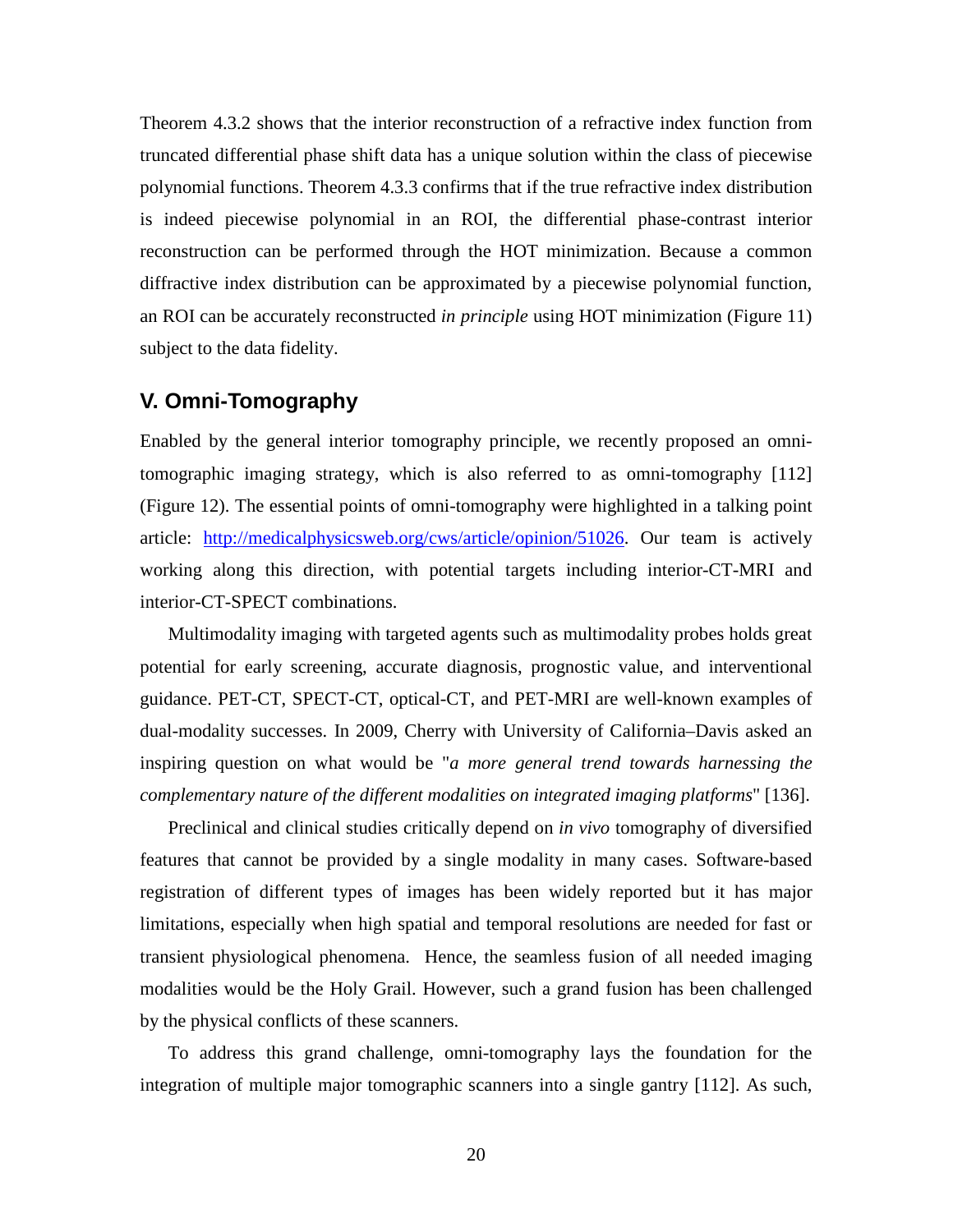each of tomographic scanners can be made thinner or smaller, and be fused together for comprehensive and simultaneous data acquisition from an ROI. We believe that this new thinking represents the next stage of multimodality fusion to optimally reveal spatiotemporal links in physiological, pathological and pharmaceutical studies. Additionally, omni-tomography could be cost-effective in terms of equipment space and patient throughput.

Omni-tomography has many potential clinical applications. For example, an interior-CT-MRI system could be fabricated for cardiac and stroke imaging. An interior CT-MRI scanner can target the fast-beating heart for registration of functions and structures, delivery of drugs or stem cells, and guidance of complicated procedures such as heart valve replacement. In [112], we presented a unified interior CT-MRI reconstruction method. This has the potential to reduce radiation dose with MRI-aided interior CT reconstruction. Also, CT-aided interior MRI reconstruction can generate fine details with little motion blurring. It is recognized that the rotating x-ray source and detector can interfere with MRI. A solution is to use a stationary multi-source interior CT scheme [20]. Since interior CT components are now fixed, the electromagnetic shielding for interior MRI becomes much easier. A comprehensive cost-performance analysis will be needed for an interior-CT-MRI prototype, but we expect such a machine will come into reality sooner or later.

## **VI. Discussions and Conclusion**

As mentioned earlier, interior tomography and compressive sensing can be combined for reconstruction from an even less amount of data, leading to attractive imaging options such as few-view CT. It is well known that few-view CT does not give a unique solution in general, and neither would interior few-view CT. Again, the key is to utilize prior knowledge as much as feasible and achieve a unique solution or at least minimize image artifacts or biases. In this regard, compressive sensing techniques such as dictionary learning could help [93, 137-139] (Figure 13).

It is appropriate to emphasize that less is not always more. While compressive sensing inspired reconstruction algorithms produce visually pleasing images, diagnostically critical information may be hidden or lost [103]. This potential risk is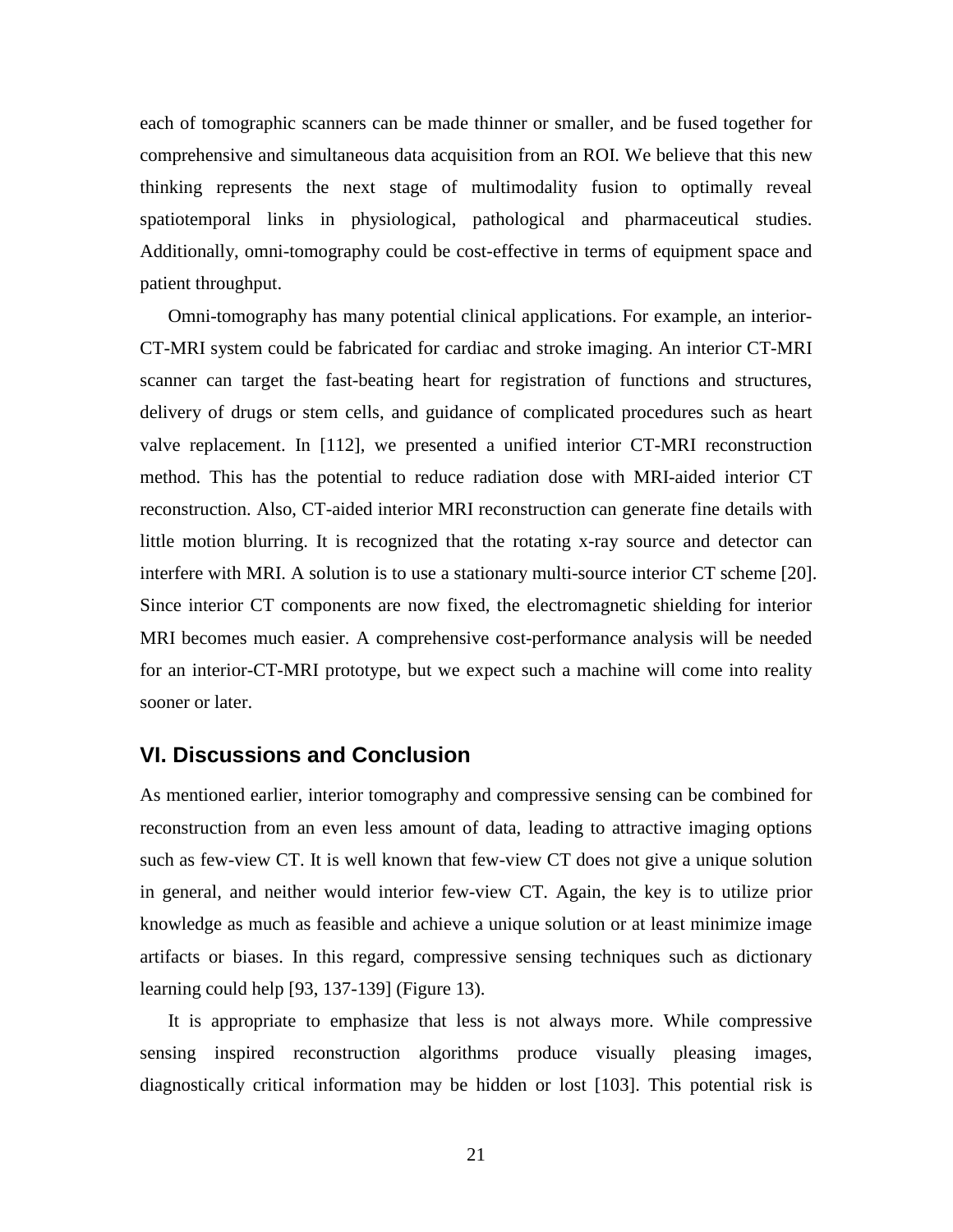substantial with interior tomography as well. In practice, the minimum amount of data can only be determined in a task specific fashion, through extensive tests, and with an optimized algorithm. Whenever the information carried by data is less than the number of degrees of freedom of the sparsest model for an ROI, the solution will not be unique, and the promise of interior tomography cannot be overly claimed. This pre-caution is necessary to avoid any adverse effect.

We run a multi-scale CT facility, which covers a six order of magnitude range in terms of object size and image resolution [\(http://www.imaging.sbes.vt.edu/research/sam](http://www.imaging.sbes.vt.edu/research/sam-ct)[ct\)](http://www.imaging.sbes.vt.edu/research/sam-ct). An interior imaging capability can be implemented for nano-, micro- and macro-CT to enhance the imaging performance significantly.

In the functional space the classic CT theory assumes [15], a theoretically exact local reconstruction does requires a global dataset in the form of integrals over hyper-planes. However, when the functional space is restricted by an appropriate constraint, such as a known sub-region, piece-wise constant or polynomial functions, a theoretically exact local reconstruction can be indeed performed from a purely local dataset. Generally speaking, types of indirect measurement can be more complicated than integrals over hyper-planes, and associated inverse problems can be similarly posed. Targeting exact and stable interior reconstruction would be a promising direction for research on inverse problems with new types of indirect measurement.

Omni-tomography would serve as the first-of-its-kind platform enabling multiphysics/coupled-physics-based imaging. This type of physical coupling and instantaneous imaging could suggest new imaging modes for synergistic information. Examples are already available in the biomedical imaging field. It has been illustrated that CT and MRI data are synergistic in the image domain [139] (Figure 14). It is underlined here that the intrinsic physical interaction would be more fundamental. For example, photoacoustic imaging combines ultrasound resolution and optical contrast and has been widely used [140]. In this imaging mode, laser pulses are delivered into biological tissues and partially absorbed to generate transient thermo-elastic expansions and ultrasonic waves. This allows a combination of high spatial resolution of ultrasound imaging and high contract resolution of optical imaging, revealing unique physiologic and pathologic information. As another example, temperature-modulated bioluminescence tomography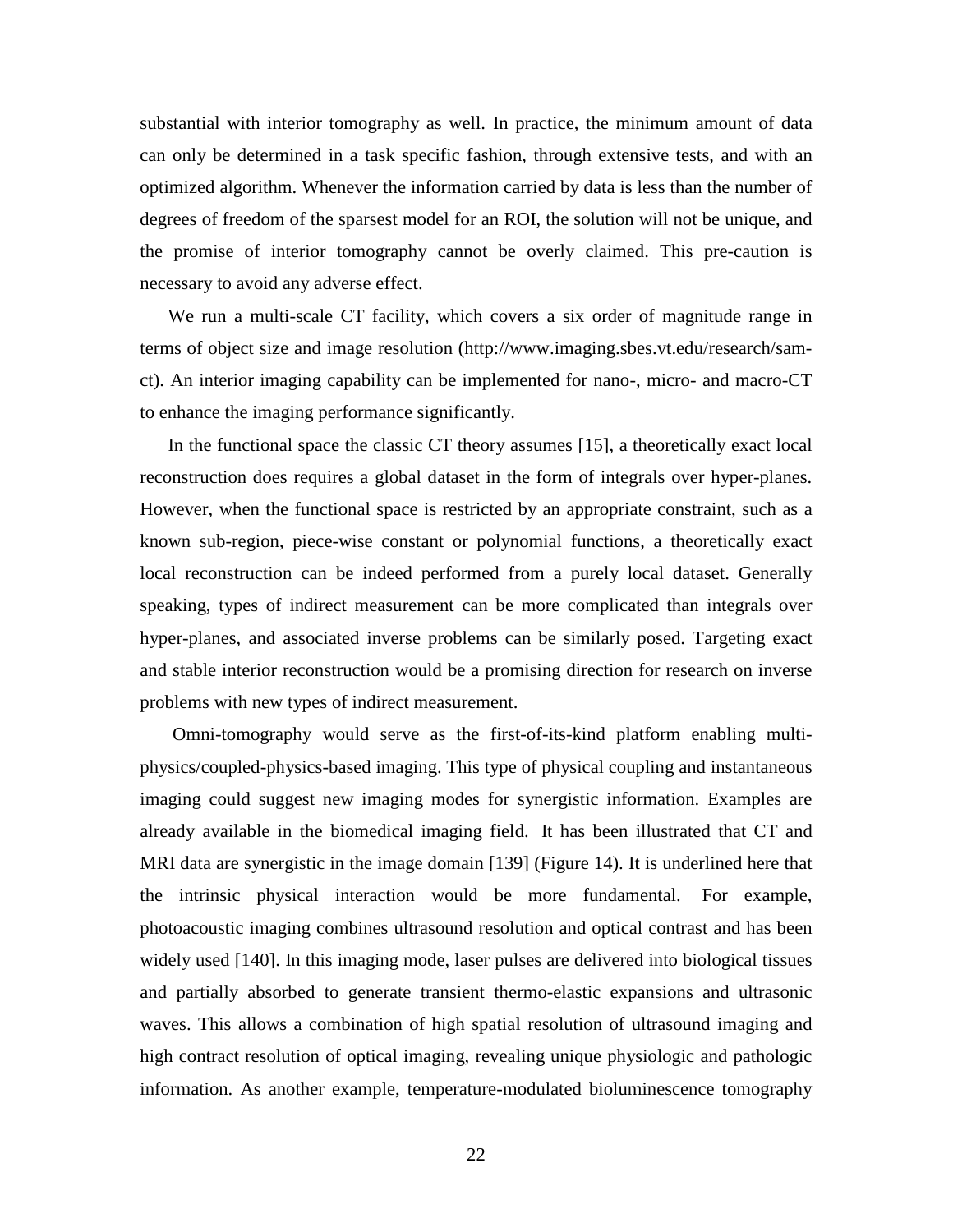utilizes focused ultrasound to heat a small animal body, modulate bioluminescent light emission in vivo, and improve reconstructed image quality [141]. In the same spirit, temperature-modulated fluorescence tomography utilizes recently emerged temperature sensitive fluorescence contrast agents for better imaging performance [142]. Yet another example uses ultrasound and MRI simultaneously for temperature-change-based thermal tomography [143]. In light of omni-tomography, many inspiring questions can be asked. For example, when CT and MRI scans are performed at the same time, will the imaging contrast mechanisms interfere? The Zeeman affect means splitting a spectral line into several components under a static magnetic field. Hence, it is not unreasonable to guess that x-ray linear attenuation characteristics, especially small-angle scattering coefficients, may be altered by a strong magnetic field. When x-rays go through a patient, three types of scattering happen, including coherent scattering, photoelectric absorption and Compton scattering. It is not impossible that these scattering interactions will make T1 and T2 change slightly which are possibly measurable. It is hoped that the strengths of such modulations depend on tissue types and physiological statuses. If that is the case and measurable, we will be able to see new information that cannot be seen if CT and MRI are sequentially performed. In other words, coupled physics imaging could be the next focus of omni-tomographic research.

 Very recently, Zeng and Gullberg pointed out that the non-negativity and piecewiseconstant constraints do not guarantee a unique solution to the interior problem if the number of views is finite [144]. This is not surprising since interior tomography theory, like traditional analytic tomography theory, was developed under the assumption of continuous angular sampling, despite the piecewise model introduced over an ROI. When the number of views is finite, the general non-uniqueness of tomographic problems follows [15]. For general tomographic reconstruction without data truncation, the Shannon sampling theorem is applied for practical reconstruction. However, this logic cannot be directly extended to interior tomography, and some additional conditioning should be needed, such as the number of views must be large enough so that the minimal polygon constructed in [144] becomes larger than the whole compact support of an object of interest, and hence can be excluded. The supportive point made in [144] is that even in a case of highly truncated projections down to 5.2% only 30 views are sufficient to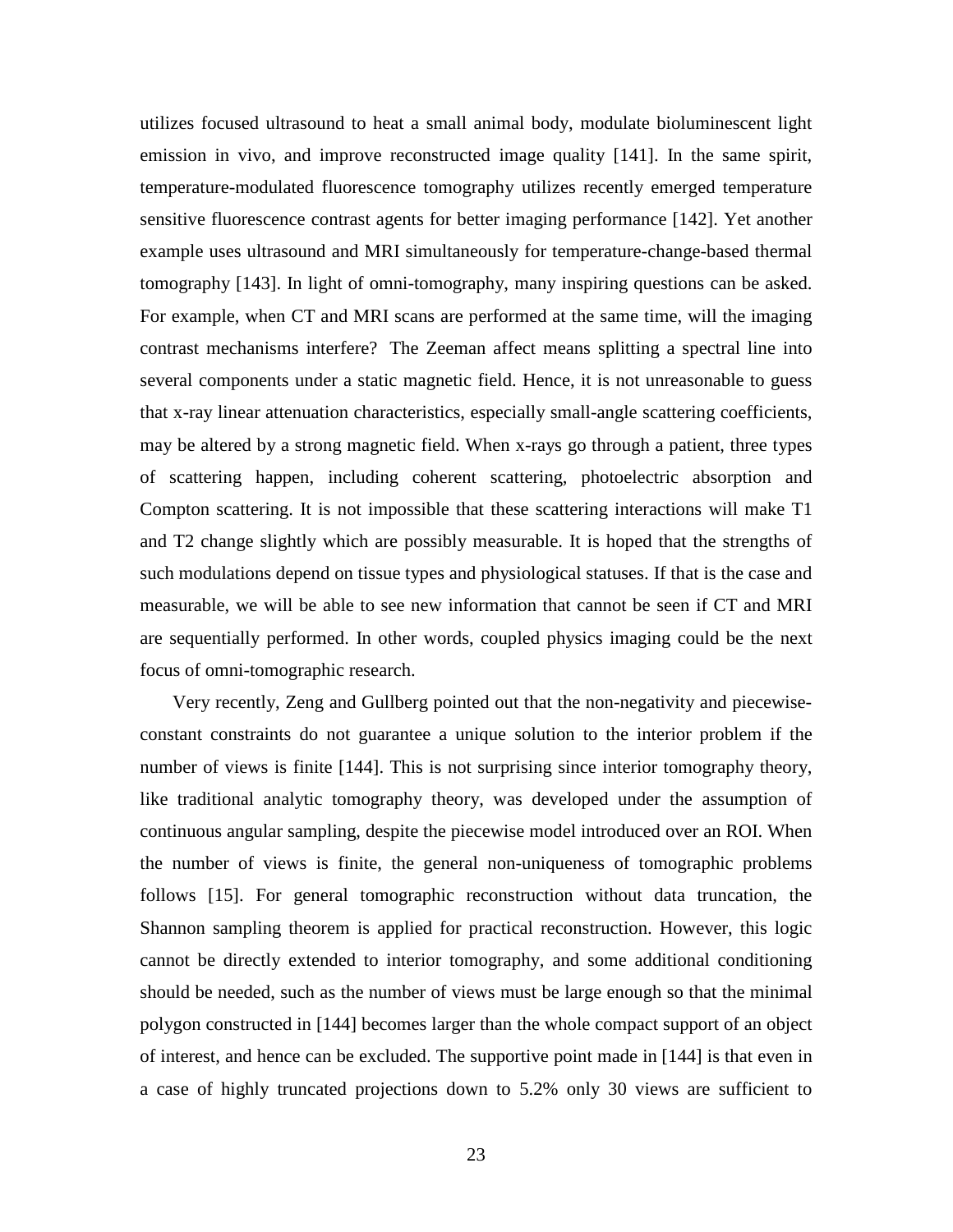remove the polygonal bias [144]. In other words, in almost all the practical applications the polygonal bias does not affect image quality in principle. Clearly, interior tomography theory can be further developed to accommodate this and other constraints while maintaining the theoretical exactness aided by appropriate knowledge [145, 146].

 Although interior tomography theory has been developed based on individual imaging modalities (e.g. CT, SPECT, phase-contrast tomography), we believe that the interior tomography principle can be refined for a rigorous unification. Let us consider a general weighted integral over a sub-domain of an object, where the sub-domain is compact with a smooth boundary, and controlled by two parameters. When the first parameter of the sub-domain is fixed, varying the second parameter will move the subdomain smoothly over an ROI in one direction specified by the first parameter. Specifically, let us assume that the measurement be in the form of a P transform of weighted integrals over sub-domains, where P is a polynomial of differential operators up to a finite order. It is our hypothesis that theoretically exact and stable ROI reconstruction can be done from the generalized measures that directly involve an ROI; that is, (1) the intersection of each sub-domain and the ROI is non-empty, (2) all measures satisfying (1) are available, and (3) the ROI is sparse satisfying the piecewise constant/polynomial model or in another linear transform domain.

It is underlined that interior tomography is a general approach and is extremely attractive in numerous applications, wherever we need to handle large objects, minimize radiation dose, suppress scattering artifacts, enhance temporal resolution, reduce system cost, and increase scanner throughput, as summarized in Table 1. In table 1, Oto CT stands for otolaryngology-oriented CT, NDE for non-destructive examination, OCT for optical computed tomography, and TEM for transmission electron microscopy.

In conclusion, we have reviewed recent tomographic progress in overcoming data truncation, being it longitudinal or transverse and with the latter as the emphasis of this paper. By doing so, we have covered special and general versions of interior tomography. Finally, we have proposed the grand fusion concept leading to omni-tomography. We are excited by the bright future of interior tomography and omni-tomography, and very much interested in theoretical investigation, computational optimization, systematic prototyping, and biomedical applications through interdisciplinary collaboration.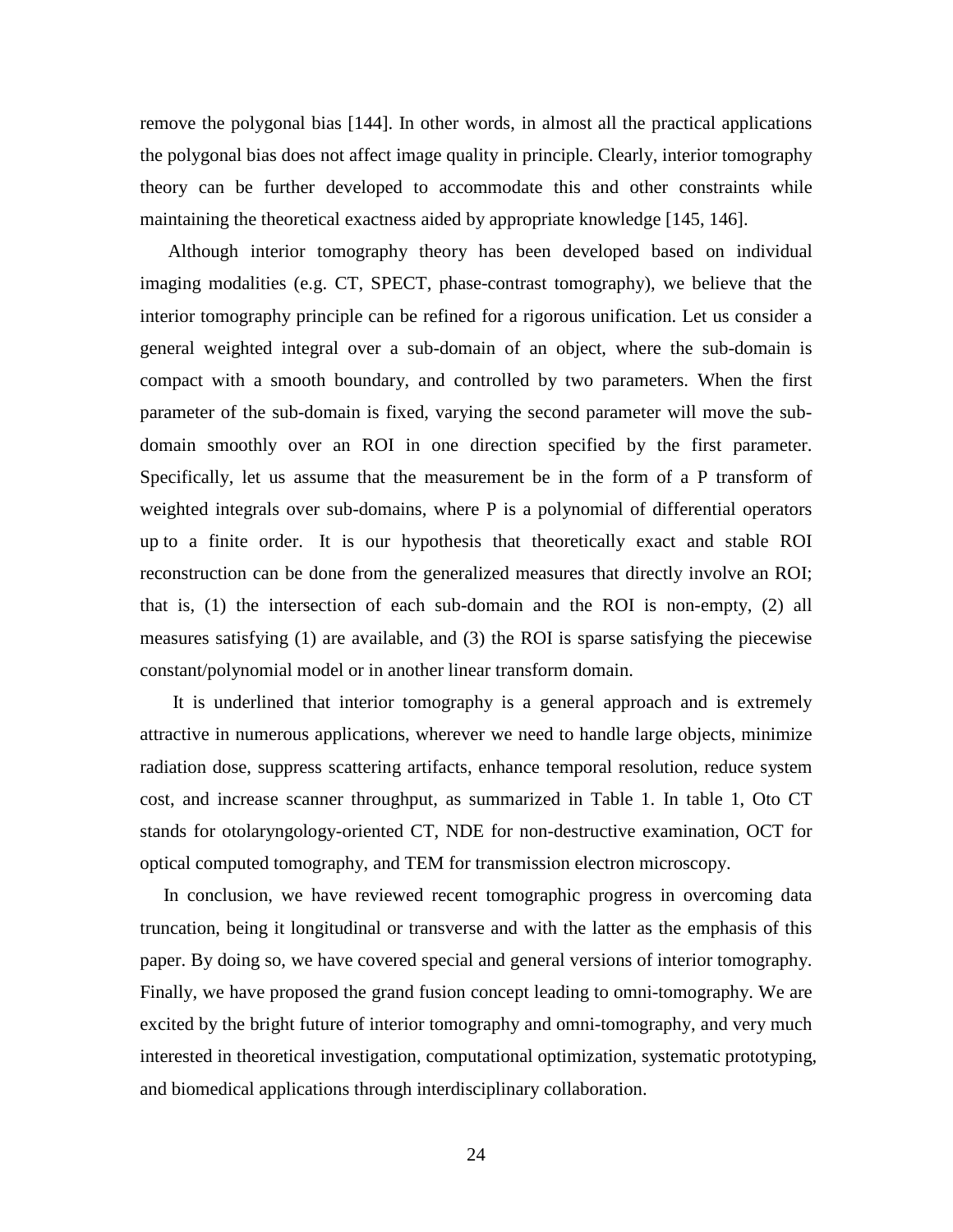| <i>rac</i> for important, and <i>re-for useful</i> . |                      |                  |                   |                    |                 |                   |
|------------------------------------------------------|----------------------|------------------|-------------------|--------------------|-----------------|-------------------|
|                                                      | <b>Larger Object</b> | Less             | Lower             | Faster             | <b>Smaller</b>  | <b>Higher</b>     |
|                                                      |                      | <b>Radiation</b> | <b>Scattering</b> | <b>Acquisition</b> | <b>Detector</b> | <b>Throughput</b> |
| Cardiac CT                                           | x x                  | xxx              | xxx               | $\mathcal{X}$      | $\mathcal{X}$   | x x               |
| Lung CT                                              | хx                   | xxx              | xxx               | x x                | x x             | хx                |
| Oto CT                                               | $\mathcal{X}$        | x x              | $\mathcal{X}$     | $\boldsymbol{x}$   | xxx             | хx                |
| <b>Dental CT</b>                                     | $\boldsymbol{x}$     | x x              | $\boldsymbol{x}$  | $\boldsymbol{x}$   | xxx             | хx                |
| $O$ -arm $CT$                                        | $\mathcal{X}$        | xxx              | $\boldsymbol{x}$  | $\boldsymbol{x}$   | $\mathcal{X}$   | xxx               |
| Micro CT                                             | xxx                  | xxx              | x x               | xxx                | xxx             | xxx               |
| Nano CT                                              | xxx                  | x x              | x x               | x x                | xxx             | x x               |
| <b>NDE</b>                                           | xxx                  | $\mathcal{X}$    | x x               | $\mathcal{X}$      | x x             | xxx               |
| <b>MRI</b>                                           | $\mathcal{X}$        | NA               | NА                | xxx                | NА              | xxx               |
| <b>SPECT</b>                                         | xxx                  | NА               | NА                | xxx                | x x             | xxx               |
| <b>PET</b>                                           | xxx                  | NА               | ΝA                | xxx                | x x             | xxx               |
| $\overline{OCT}$                                     | xxx                  | x x              | NА                | xxx                | x x             | xxx               |
| <b>Ultrasound</b>                                    | xxx                  | NA               | $\mathcal{X}$     | xxx                | $\mathcal{X}$   | $\chi\chi$        |
| <b>TEM</b>                                           | xxx                  | $\boldsymbol{x}$ | x x               | xxx                | x x             | x x               |

*Table 1. Potential of interior tomography, where "xxx" stands for necessary and/or significant important, "xx" for important, and "x" for useful.*

## **Acknowledgment**

This work was partially supported by the NIH/NIBIB Grant EB011785, the NSF grant MRI/CMMI 0923297, as well as the NSF CAREER Award 1149679. Major collaborators include Drs. Yangbo Ye, Jiangsheng Yang, Ming Jiang, Alexander Katsevich, Wenxiang Cong, Hao Gao, Jie Zhang, Yang Lv, Jun Zhao, Tiange Zhuang, Michael Vannier, Anthony Butler, Philip Butler, Steve Wang, Michael Fesser, Erik Ritman, Deepak Bharkhada, Bruno DeMan, Guohua Cao, Otto Zhou, *et al*.

## **References**

- 1. Hounsfield, G.N., *Computerized transverse axial scanning (tomography): Part I. Description of system.* British Journal of Radiology, 1973. **46**: p. 1016-1022.
- 2. Cormack, A.M., *Representation of a Function by Its Line Integrals, with Some Radiological Applications.* J. Appl. Phys., 1963. **34**(9): p. 2722-2727.
- 3. Wang, G., Y. Ye, and H. Yu, *Approximate and exact cone-beam reconstruction with standard and non-standard spiral scanning.* Phys. Bio. & Med., 2007. **25**: p. R1-R13.
- 4. Wang, G., C.R. Crawford, and W.A. Kalender, *Multirow detector and cone-beam spiral/helical CT.* IEEE Transactions on Medical Imaging, 2000. **19**(9): p. 817- 821.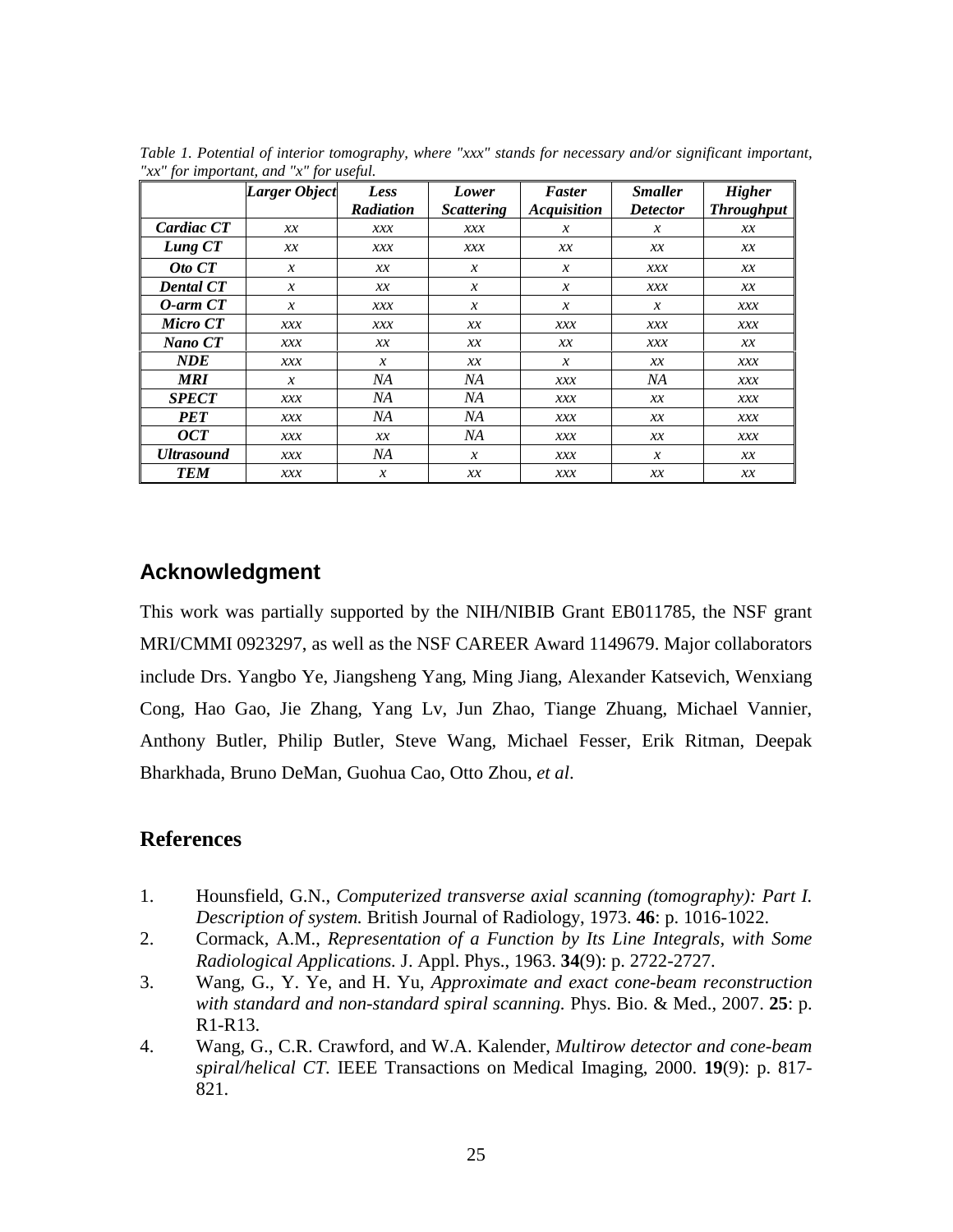- 5. Smith-Bindman, R., et al., *Use of Diagnostic Imaging Studies and Associated Radiation Exposure for Patients Enrolled in Large Integrated Health Care Systems, 1996-2010.* Jama-Journal of the American Medical Association, 2012. **307**(22): p. 2400-2409.
- 6. Kalender, W.A., et al., *Spiral Volumetric Ct with Single-Breath-Hold Technique, Continuous Transport, and Continuous Scanner Rotation.* Radiology, 1990. **176**(1): p. 181-183.
- 7. Wang, G., et al., *A General Cone-Beam Reconstruction Algorithm.* Ieee Transactions on Medical Imaging, 1993. **12**(3): p. 486-496.
- 8. Feldkamp, L.A., L.C. Davis, and J.W. Kress, *Practical Cone-Beam Algorithm.* Journal of the Optical Society of America a-Optics Image Science and Vision, 1984. **1**(6): p. 612-619.
- 9. Katsevich, A., *Theoretically exact filtered backprojection-type inversion algorithm for spiral CT.* SIAM J. Appl. Math., 2002. **62**(6): p. 2012-2026.
- 10. Katsevich, A., *An improved exact filtered backprojection algorithm for spiral computed tomography.* Advances In Applied Mathematics, 2004. **32**(4): p. 681- 697.
- 11. Katsevich, A., *Analysis of an exact inversion algorithm for spiral cone-beam CT.* Physics in Medicine and Biology, 2002. **47**(15): p. 2583-2597.
- 12. Chen, G.H., *An alternative derivation of Katsevich's cone-beam reconstruction formula.* Medical Physics, 2003. **30**(12): p. 3217-26.
- 13. Katsevich, A., *A general scheme for constructing inversion algorithms for cone beam CT.* International Journal of Mathematics and Mathematical Sciences, 2003. **2003**(21): p. 1305-1321.
- 14. Ye, Y.B., H.Y. Yu, and G. Wang, *Gel'fand-Graev's reconstruction formula in the 3D real space.* Medical Physics, 2011. **38**: p. S69-S75.
- 15. Natterer, F., *The Mathematics of Computerized Tomography*. 1986: John Wiley & Sons.
- 16. Ye, Y., et al., *A general local reconstruction approach based on a truncated Hilbert transform.* International Journal of Biomedical Imaging, 2007. **2007**: p. Article ID: 63634, 8 pages.
- 17. Ye, Y., H. Yu, and G. Wang, *Exact Interior Reconstruction with Cone-beam CT.* International Journal of Biomedical Imaging, 2007. **2007**: p. Article ID: 10693, 5 pages.
- 18. Ye, Y., H.Y. Yu, and G. Wang, *Exact interior reconstruction from truncated limited-angle projection data.* International Journal of Biomedical Imaging, 2008. **2008**: p. Article ID: 427989, 6 Pages.
- 19. Wang, G., Y. Ye, and H. Yu, *Interior tomography and instant tomography reconstruction from truncated limited angle projection data. US Patent 7,697,658 B2, issued on April 13,*. 2010: USA.
- 20. Wang, G., H. Yu, and Y. Ye, *A scheme for multisource interior tomography.* Medical Physics, 2009. **36**(8): p. 3575-3581.
- 21. Yu, H. and G. Wang, *Compressed sensing based Interior tomography.* Phys Med Biol, 2009. **54**(9): p. 2791-2805.
- 22. Yu, H., et al., *Supplemental analysis on compressed sensing based interior tomography.* Phys Med Biol, 2009. **54**(18): p. N425-N432.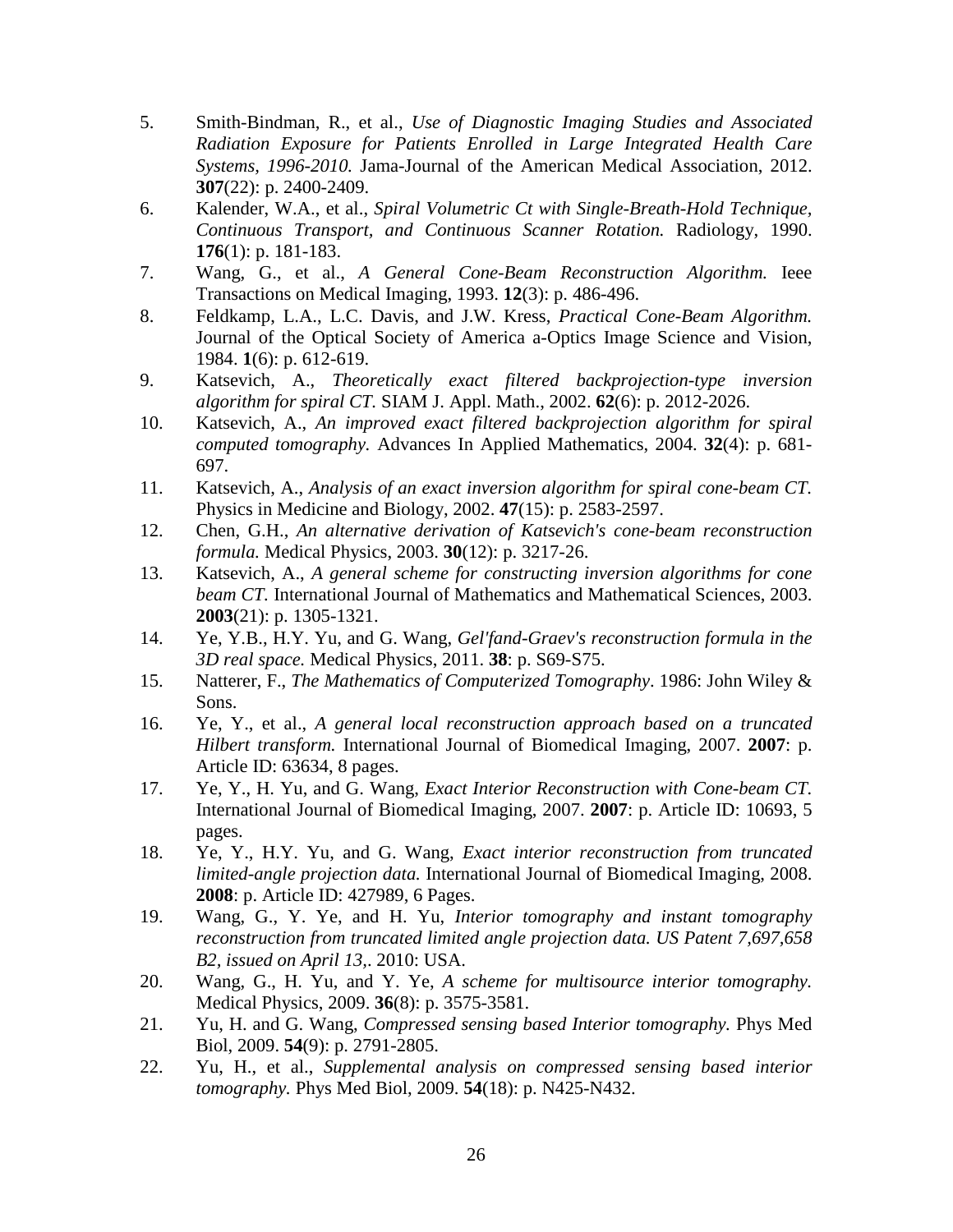- 23. Yu, H., Y. Ye, and G. Wang, *Interior reconstruction using the truncated Hilbert transform via singular value decomposition.* Journal of X-Ray Science And Technology, 2008. **16**(4): p. 243-251.
- 24. Yang, J. and et al., *High-order total variation minimization for interior tomography.* Inverse Problems, 2010. **26**(3): p. Article ID: 035013, 29 pages.
- 25. Yang, J.S., et al., *Theoretical study on high order interior tomography* Journal of X-ray Science and Technology, 2012. **20**: p. 423-436.
- 26. Katsevich, E., A. Katsevich, and G. Wang, *Stability of the interior problem with polynomial attenuation in the region of interest.* Inverse Problems, 2012. **28**(6).
- 27. Kudo, H., et al., *Tiny a priori knowledge solves the interior problem in computed tomography.* Phys. Med. Biol., 2008. **53**(9): p. 2207-2231.
- 28. Taguchi, K., et al., *Interior region-of-interest reconstruction using a small, nearly piecewise constant subregion.* Medical Physics, 2011. **38**(3): p. 1307-1312.
- 29. Tang, S.J., Y. Yang, and X.Y. Tang, *Practical interior tomography with radial Hilbert filtering and a priori knowledge in a small round area.* Journal of X-Ray Science and Technology, 2011. **20**(4): p. 405-422.
- 30. Lauzier, P.T., J. Tang, and G.H. Chen, *Time-resolved cardiac interventional cone-beam CT reconstruction from fully truncated projections using the prior image constrained compressed sensing (PICCS) algorithm.* Physics in Medicine and Biology, 2012. **57**(9): p. 16.
- 31. Li, L., et al., *A general region-of-interest image reconstruction approach with truncated Hilbert transform.* Journal of X-Ray Science and Technology, 2009. **17**(2): p. 135-152.
- 32. Wang, G., D.L. Snyder, and M.W. Vannier, *Local computed tomography via iterative deblurring.* Scanning, 1996. **18**(8): p. 582-588.
- 33. Ramm, A.G. and A.I. Katsevich, *The Randon Transform and Local Tomography*. 1996, Boca Raton: CRC Press.
- 34. Li, L., et al., *Recent Advance in Exact ROI/VOI Image Reconstruction.* Current Medical Imaging Reviews, 2010. **6**(2): p. 112-118.
- 35. Berenstein, C. and D. Walnut, *Local inversion of the Radon transform in even dimensions using wavelets*, in *75 Years of Radon Transform*, S. Gindikin and P. Michor, Editors. 1994, International Press: Cambridge, MA. p. 45-69.
- 36. Berenstein, C. and D. Walnut, *Wavelets and local tomography*, in *Wavelets in Medicine and Biology*. 1996, CRC Press. p. 231-262.
- 37. Olson, T. and J. DeStefano, *Wavelet localization of the Radon transform.* IEEE Trans. Signal Proc., 1994. **42**: p. 2055-2067.
- 38. Hamaker, C., et al., *The Divergent beam X-ray transform.* Rocky Mountain Journal of Mathematics, 1980. **10**(1): p. 253-283.
- 39. Wiegert, J., et al., *Projection extension for region of interest imaging in conebeam CT.* Academic Radiology, 2005. **12**(8): p. 1010-1023.
- 40. Louis, A.K. and A. Rieder, *Incomplete data problems in x-ray computerizedtomography .2. Truncated projections and region-of-interest tomography.* Numerische Mathematik, 1989. **56**(4): p. 371-383.
- 41. Sahiner, B. and A.E. Yagle, *Region-of-interest tomography using exponential radial sampling.* IEEE Transactions on Image Processing, 1995. **4**(8): p. 1120- 1127.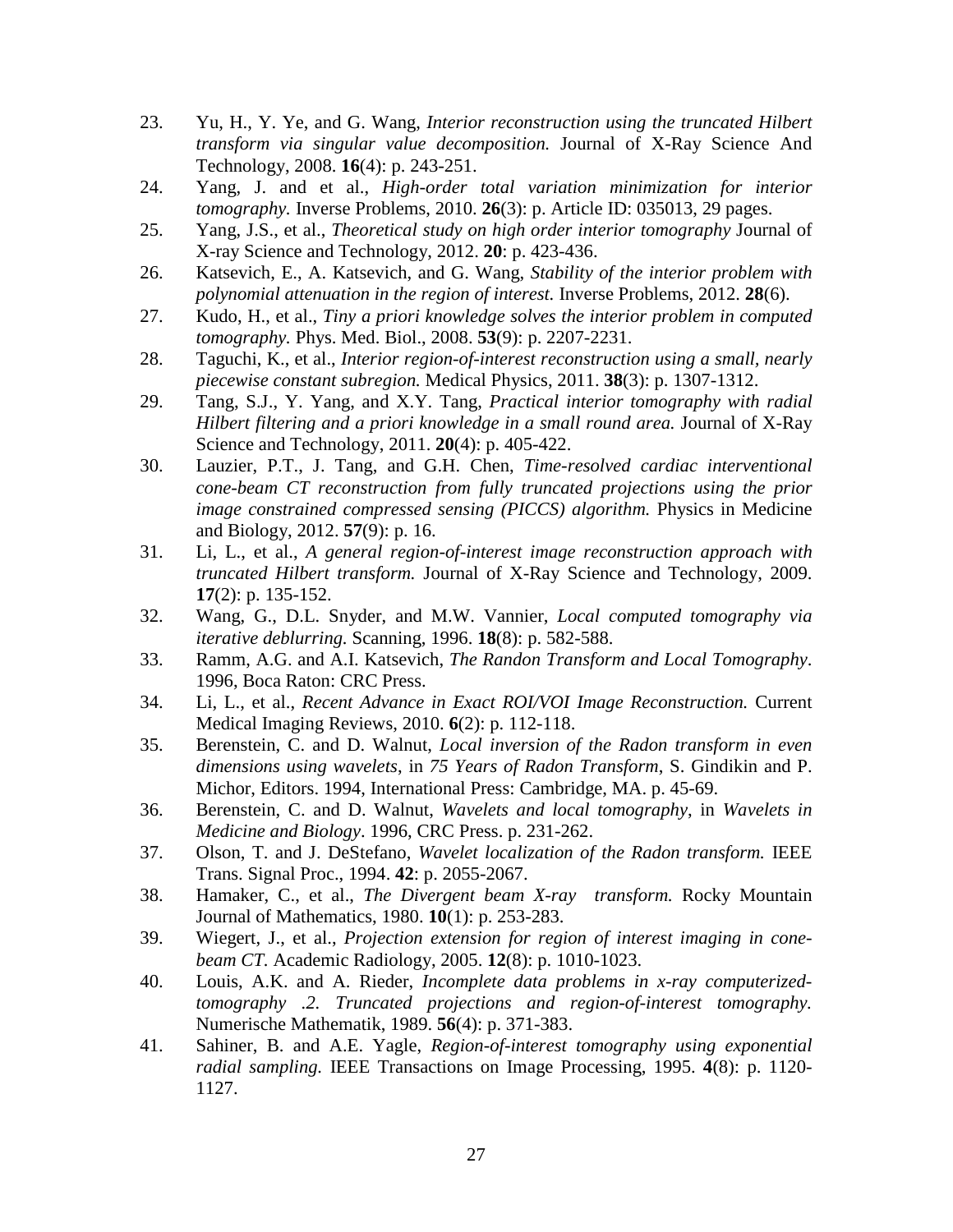- 42. Rashid-Farrokhi, F., et al., *Wavelet-based multiresolution local tomography.* IEEE Transactions on Image Processing, 1997. **6**(10): p. 1412-1430.
- 43. Vainberg, E., E. Kazak, and V. Kurczaev, *Reconstruction of the internal threedimensional structure of objects based on real-time integral projections.* Sov. J. Nondestr. Testing, 1981. **17**: p. 415-423.
- 44. Faridani, A., et al., *Local and global tomography* in *Signal processing , Part II (IMA Vol 23) : Control Theory and Applications*. 1990, Springer verlag NY. p. 241-255.
- 45. Faridani, A., E.L. Ritman, and K.T. Smith, *Local tomography.* SIAM Journal on Applied Mathematics, 1992. **52**(2): p. 459-484.
- 46. Faridani, A., et al., *Local tomography II.* SIAM Journal on Applied Mathematics, 1997. **57**(4): p. 1095-1127.
- 47. Katsevich, A.I., *Local tomography for the generalized Radon transform.* SIAM Journal on Applied Mathematics, 1997. **57**(4): p. 1128-1162.
- 48. Katsevich, A.I., *Local tomography for the limited-angle problem.* Journal of Mathematical Analysis and Applications, 1997. **213**(1): p. 160-182.
- 49. Katsevich, A., *Cone beam local tomography.* SIAM Journal on Applied Mathematics, 1999. **59**(6): p. 2224-2246.
- 50. Katsevich, A.I., *Local tomography with nonsmooth attenuation.* Transactions of the American Mathematical Society, 1999. **351**(5): p. 1947-1974.
- 51. Quinto, E.T. and O. Oktem, *Local tomography in electron microscopy.* SIAM Journal on Applied Mathematics, 2008. **68**(5): p. 1282-1303.
- 52. Katsevich, A., M. Silver, and A. Zamyatin, *Local Tomography and the Motion Estimation Problem.* SIAMJournal on Imaging Sciences, 2011. **4**(1): p. 200-219.
- 53. Faridani, A., et al. *Introduction to Local Tomography*. in *Contemporary Mathematics: Radon Transforms and Tomography, P29-47*. 2001.
- 54. Katsevich, A., *Improved cone beam local tomography.* Inverse Problems, 2006. **22**(2): p. 627-643.
- 55. Katsevich, A., *An accurate approximate algorithm for motion compensation in two-dimensional tomography.* Inverse Problems, 2010. **26**(6).
- 56. Katsevich, A., *Motion compensated local tomography.* Inverse Problems, 2008. **24**(4).
- 57. Zhao, S., G.V. Welland, and G. Wang, *Wavelet sampling and localization schemes for the Radon transform in two dimensions.* SIAM J. of Appl. Math., 1997. **57**(6): p. 1749-1762.
- 58. Zhao, S., *Wavelet filtering for filtered backprojection in computed tomography.* Appl Comput Harmon Anal, 1999. **6**(3): p. 346-373.
- 59. Zhao, S. and G. Wang, *Wavelet operators and their applications in computerized tomography.* Proc. SPIE, 1997. **3169**: p. 337-348.
- 60. Zhao, S. and G. Wang, *Feldkamp-type cone-beam tomography in the wavelet framework.* IEEE Trans Med Imaging, 2000. **19**(9): p. 922-9.
- 61. Zhao, S., et al., *X-ray CT metal artifact reduction using wavelets: An application for imaging total hip prostheses.* IEEE Trans Med Imaging, 2000. **19**(12): p. 1238-1247.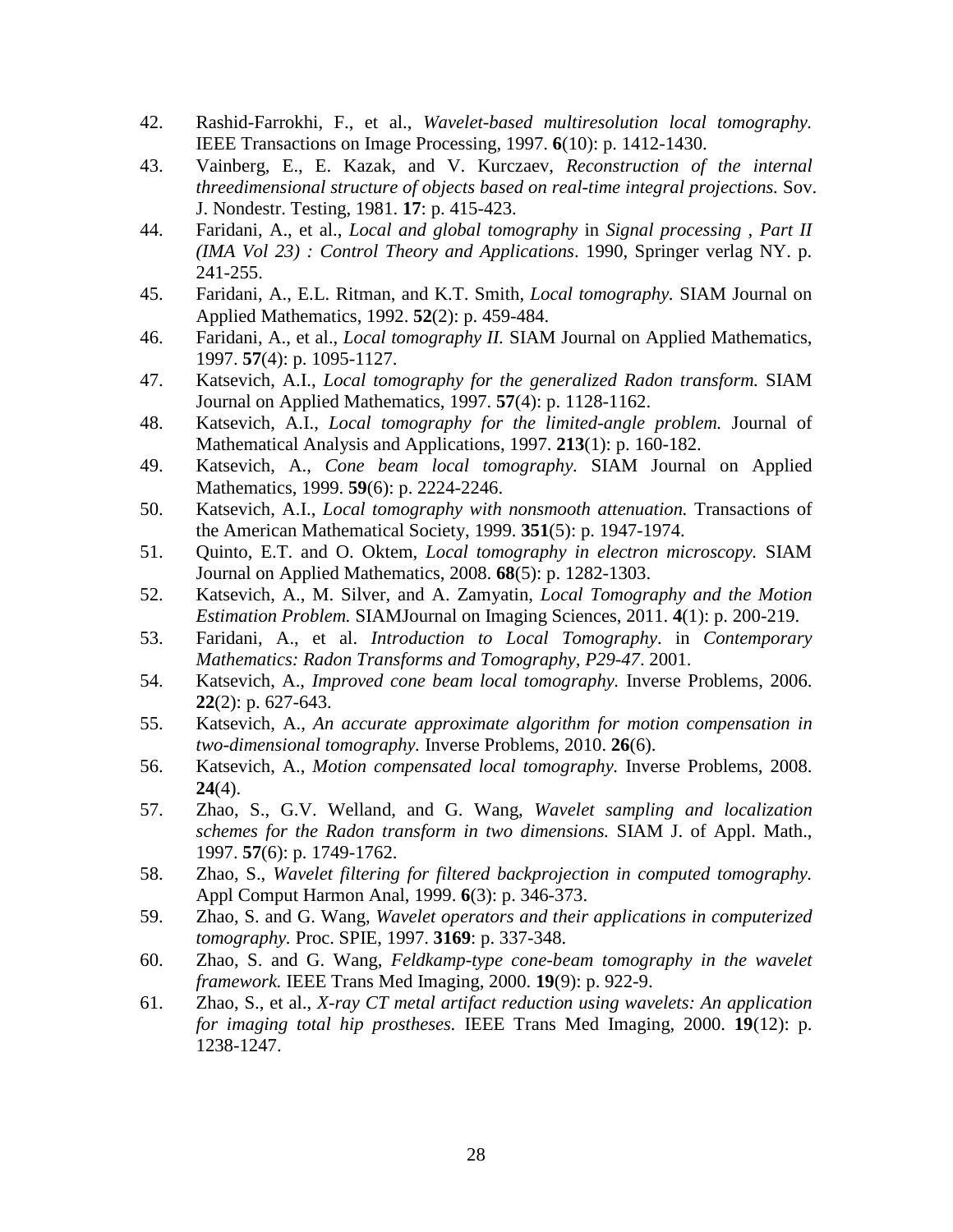- 62. Zhao, S., et al., *A wavelet method for metal artifact reduction with multiple metallic objects in the field of view.* J X-ray Science & Technology, 2002. **10**(1,2): p. 67-76.
- 63. Yu, H.Y., et al., *Local ROI Reconstruction via Generalized FBP and BPF Algorithms along more Flexible Curves.* International Journal of Biomedical Imaging, 2006. **2006**(2): p. Article ID: 14989,7 pages.
- 64. Wang, G., et al., *Design, analysis and simulation for development of the first clinical micro-CT scanner.* Academic Radiology, 2005. **12**(4): p. 511-525.
- 65. Cho, S.Y., et al., *Region-of-interest image reconstruction with intensity weighting in circular cone-beam CT for image-guided radiation therapy.* Medical Physics, 2009. **36**(4): p. 1184-1192.
- 66. Kolditz, D., Y. Kyriakou, and W.A. Kalender, *Volume-of-interest, (VOI) imaging in C-arm flat-detector CT for high image quality at reduced dose.* Medical Physics, 2010. **37**(6): p. 2719-2730.
- 67. Schafer, S., et al., *Filtered region of interest cone-beam rotational angiography.* Medical Physics, 2010. **37**(2): p. 694-703.
- 68. Delaney, A.H. and Y. Bresler, *Multiresolution tomographic reconstruction using wavelets.* IEEE Transactions on Image Processing, 1995. **4**(6): p. 799-813.
- 69. Olson, T., *Optimal time-frequency projections for localized tomography.* Annals of Biomedical Engineering, 1995. **23**(5): p. 622-636.
- 70. Olson, T. and J. Destefano, *Wavelet localization of the Radon-transform.* IEEE Transactions on Signal Processing, 1994. **42**(8): p. 2055-2067.
- 71. Ye, Y.B., et al., *A general exact reconstruction for cone-beam CT via backprojection-filtration.* IEEE Transactions on Medical Imaging, 2005. **24**(9): p. 1190-1198.
- 72. Yu, H. and G. Wang, *A general formula for fan-beam lambda tomography.* International Journal of Biomedical Imaging, 2006. **2006**(1): p. Article ID: 10427, 9 pages.
- 73. Yu, H., Y. Ye, and G. Wang, *Practical Cone-beam Lambda Tomograpy.* Medical Physics, 2006. **33**(10): p. 3640-3646.
- 74. Yu, H.Y., et al., *Lambda tomography with discontinuous scanning trajectories.* Physics in Medicine and Biology, 2007. **52**(14): p. 4331-4344.
- 75. Ye, Y.B., H.Y. Yu, and G. Wang, *Cone-beam pseudo-lambda tomography.* Inverse Problems, 2007. **23**(1): p. 203-215.
- 76. Quinto, E.T., U. Skoglund, and O. Oktem, *Electron lambda-tomography.* Proceedings of the National Academy of Sciences of the United States of America, 2009. **106**(51): p. 21842-21847.
- 77. Wang, G. and H.Y. Yu, *Can interior tomography outperform lambda tomography?* Proceedings of the National Academy of Sciences of the United States of America, 2010. **107**(22): p. E92-E93.
- 78. Quinto, E.T., O. Ozan, and U. Skoglund, *Reply to Wang and Yu: Both electron lambda tomography and interior tomography have their uses.* Proceedings of the National Academy of Sciences of the United States of America, 2010. **107**(22): p. E94-E95.
- 79. Parker, D.L., *Optimal short scan convolution reconstruction for fanbeam CT.* Med. Phys., 1982. **9**(2): p. 254-257.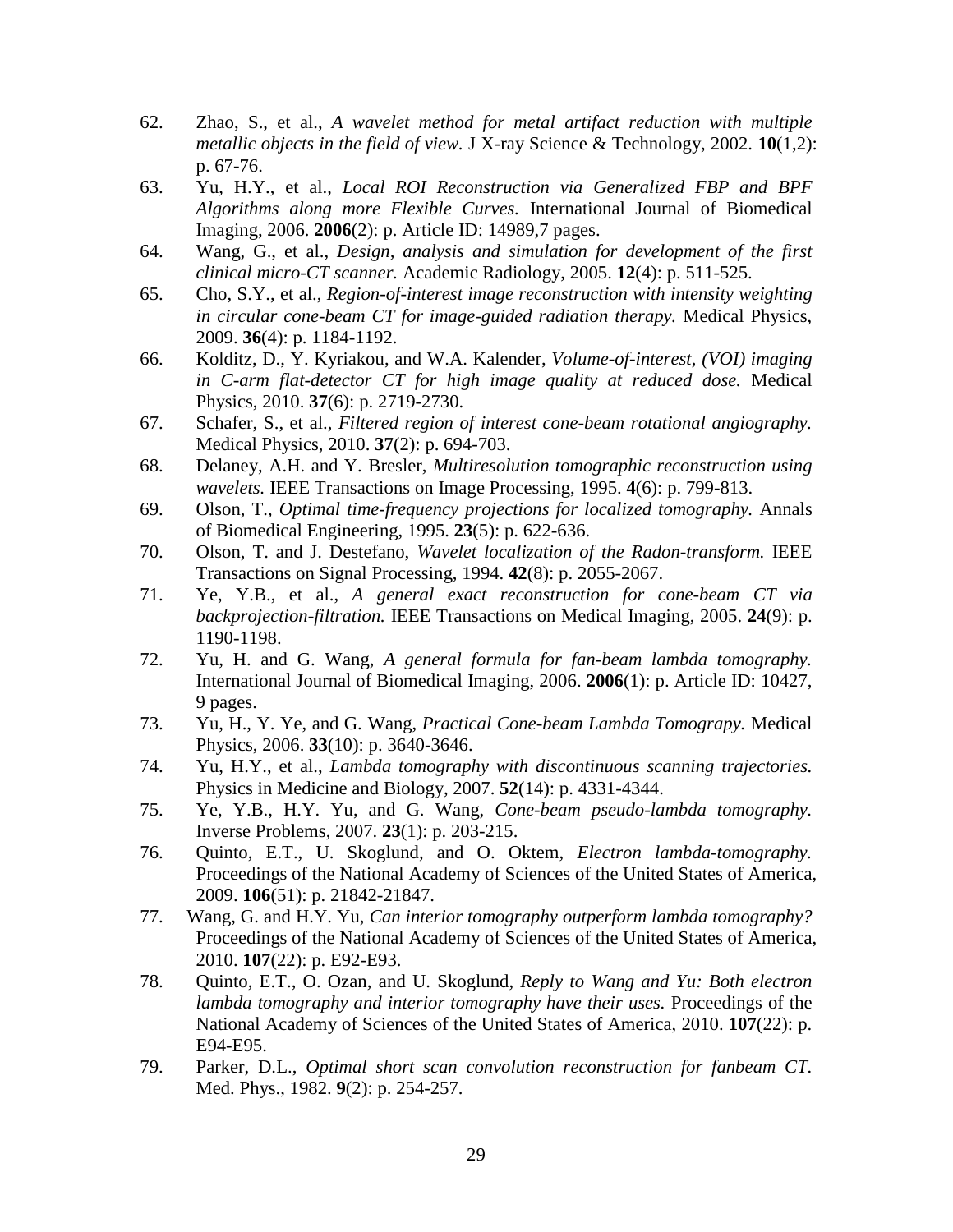- 80. Noo, F., R. Clackdoyle, and J.D. Pack, *A two-step Hilbert transform method for 2D image reconstruction.* Physics in Medicine and Biology, 2004. **49**(17): p. 3903-3923.
- 81. Zou, Y. and X.C. Pan, *Exact image reconstruction on PI-lines from minimum data in helical cone-beam CT.* Physics in Medicine and Biology, 2004. **49**(6): p. 941-959.
- 82. Zou, Y., X.C. Pan, and E.Y. Sidky, *Theory and algorithms for image reconstruction on chords and within regions of interest.* Journal of the Optical Society of America a-Optics Image Science and Vision, 2005. **22**(11): p. 2372- 2384.
- 83. Gel'fand, I.M. and M.I. Graev, *Crofton's function and inversion formulas in real integral geometry.* Functional Analysis and Its Applications, 1991. **25**(1): p. 1-6.
- 84. Courdurier, M., et al., *Solving the interior problem of computed tomography using a priori knowledge.* Inverse Problems, 2008. **24**(6): p. Article ID: 065001, 12 pages.
- 85. Defrise, M., et al., *Truncated Hilbert transform and image reconstruction from limited tomographic data.* Inverse Problems, 2006. **22**(3): p. 1037-1053.
- 86. Jin, X., et al., *Interior Tomography With Continuous Singular Value Decomposition.* Ieee Transactions on Medical Imaging, 2012. **31**(11): p. 2108- 2119.
- 87. Han, W., H. Yu, and G. Wang, *A total variation minimization theorem for compressed sensing based tomography.* International Journal of Biomedical Imaging, 2009. **2009**: p. Articel ID:125871, 3 pages.
- 88. Yu, H.Y., et al., *Compressive sensing-based interior tomography: preliminary clinical application.* Journal of Computer Assisted Tomography, 2011. **35**(6): p. 762-764.
- 89. Yu, H. and G. Wang, *A soft-threshold filtering approach for reconstruction from a limited number of projections.* Phys Med Biol, 2010. **55**(13): p. 3905-3916.
- 90. Wang, G. and M. Jiang, *Ordered-Subset Simultaneous Algebraic Reconstruction Techniques (OS-SART).* Journal of X-Ray Science and Technology, 2004. **12**(3): p. 169-177.
- 91. Beck, A. and M. Teboulle, *A Fast Iterative Shrinkage-Thresholding Algorithm for Linear Inverse Problems.* Siam Journal on Imaging Sciences, 2009. **2**(1): p. 183.
- 92. Daubechies, I., M. Fornasier, and I. Loris, *Accelerated Projected Gradient Method for Linear Inverse Problems with Sparsity Constraints.* Journal Of Fourier Analysis And Applications, 2008. **14**(5-6): p. 764-792.
- 93. Lu, Y., J. Zhao, and G. Wang, *Few-view image reconstruction with dual dictionaries.* Physics in Medicine and Biology, 2012. **57**(1): p. 173-189.
- 94. Chen, G.H., et al., *Time-resolved interventional cardiac C-arm cone-beam CT: an application of the PICCS algorithm.* IEEE Trans Med Imaging, 2012. **31**(4): p. 907-23.
- 95. Yu, H., et al., *Compressive sampling based interior reconstruction for dynamic carbon nanotube micro-CT.* Journal of X-Ray Science and Technology, 2009. **17**(4): p. 295-303.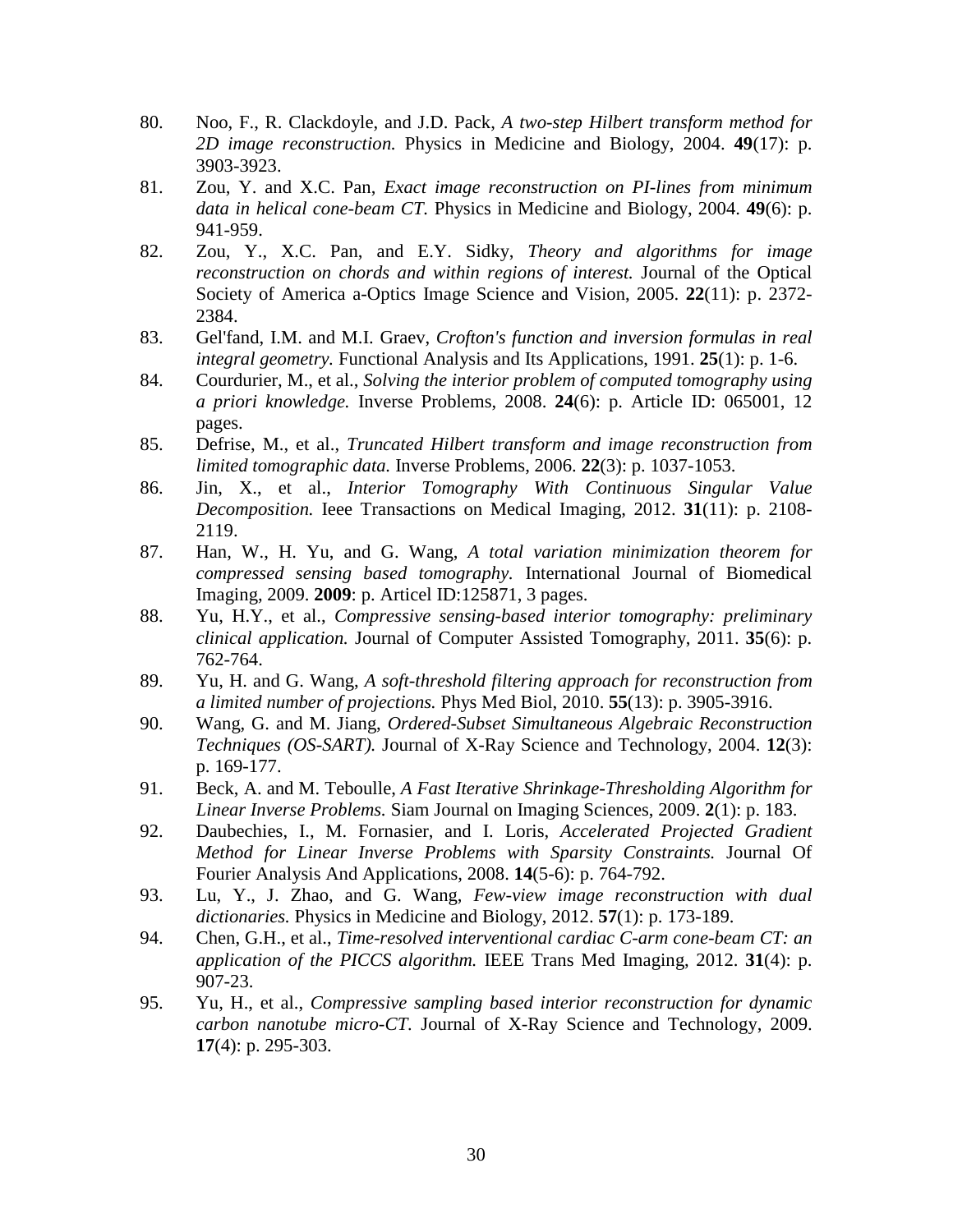- 96. Duan, X.H., et al., *Few-View Projection Reconstruction With an Iterative Reconstruction-Reprojection Algorithm and TV Constraint.* IEEE Transactions on Nuclear Science, 2009. **56**(3): p. 1377-1382.
- 97. Xu, Q., et al., *Statistical Interior Tomography.* IEEE Transactions on Medical Imaging, 2011. **30**(5): p. 1116-1128.
- 98. Xu, Q., et al., *Image reconstruction for hybrid true-color micro-CT.* Ieee Transactions on Biomedical Engineering, 2012. **59**(6): p. 1711-1719.
- 99. Elbakri, I.A. and J.A. Fessler, *Statistical image reconstruction for polyenergetic X-ray computed tomography.* Ieee Transactions on Medical Imaging, 2002. **21**(2): p. 89-99.
- 100. Zhao, J., et al., *Minimum detection window and inter-helix PI-line with triplesource helical cone-beam scanning.* Journal of X-ray Science and Technology, 2006. **14**(2): p. 95-107.
- 101. Ritman, E.L., et al., *Computed tomographic imaging of the heart: the dynamic spatial reconstructor.* Radiol. Clin. North. Am., 1980. **18**(3): p. 547-555.
- 102. Ritman, E.L., R.A. Robb, and L.D. Harris, *Imaging physiological functions: experience with the DSR*. 1985: philadelphia: praeger.
- 103. Herman, G.T. and R. Davidi, *On Image Reconstruction from a Small Number of Projections.* Inverse Probl, 2008. **24**(4): p. 45011-45028.
- 104. Yu, H.Y., et al., *Interior SPECT-exact and stable ROI reconstruction from uniformly attenuated local projections.* Communications in Numerical Methods in Engineering, 2009. **25**(6): p. 693-710.
- 105. Yang, J., et al., *High-order total variation minimization for interior SPECT.* Inverse Problems, 2012. **28**(1): p. Article ID: 015001, 24 pages. .
- 106. Xu, J.Y. and B.M.W. Tsui, *Interior and sparse-view image reconstruction using a mixed region and voxel-based ML-EM Algorithm.* Ieee Transactions on Nuclear Science, 2012. **59**(5): p. 1997-2007.
- 107. Zeng, G.S.L. and G.T. Gullberg, *Exact iterative reconstruction for the interior problem.* Physics in Medicine and Biology, 2009. **54**(19): p. 5805-5814.
- 108. Zeng, G.S.L. and G.T. Gullberg, *Exact emission SPECT reconstruction with truncated transmission data.* Physics in Medicine and Biology, 2009. **54**(11): p. 3329-3340.
- 109. Zeng, G.S.L. and G.T. Gullberg, *SPECT region of interest reconstruction with truncated transmission and emission data.* Medical Physics, 2010. **37**(9): p. 4627- 4633.
- 110. Zeng, G.S.L. and G.T. Gullberg, *Null-space function estimation for the interior problem.* Physics in Medicine and Biology, 2012. **57**(7): p. 1873-1887.
- 111. Zhang, J., H. Yu, and G. Wang, *Extact local reconstruction method and application for MRI*, in *SPIE Medical Imaging 2009*. 2009: Orlando, FL.
- 112. Wang, G., et al., *Towards Omni-Tomography-Grand Fusion of Multiple Modalities for Simultaneous Interior Tomography.* Plos One, 2012. **7**(6).
- 113. Cong, W.X., J.S. Yang, and G. Wang, *Differential phase-contrast interior tomography.* Physics in Medicine and Biology, 2012. **57**(10): p. 2905-2914.
- 114. Li, T., et al., *An efficient reconstruction method for nonuniform attenuation compensation in nonparallel beam geometries based on Novikov's explicit*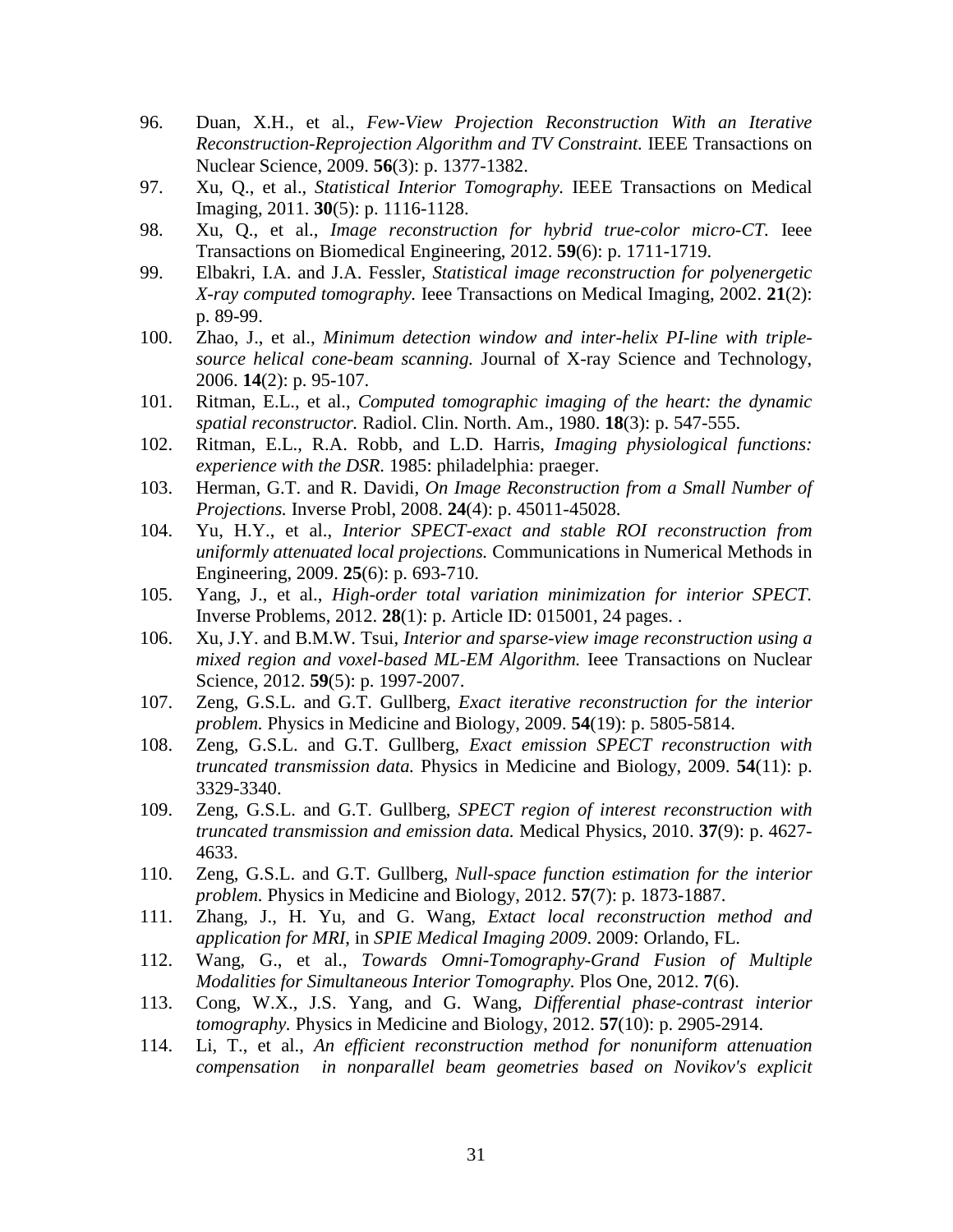*inversion formula* IEEE Transactions on Medical Imaging, 2005. **24**(10): p. 1357- 1368.

- 115. Tang, Q.L., et al., *Exact fan-beam and 4 pi-acquisition cone-beam SPECT algorithms with uniform attenuation correction.* Medical Physics, 2005. **32**(11): p. 3440-3447.
- 116. Tang, Q.L., G.S.L. Zeng, and G.T. Gullberg, *Analytical fan-beam and cone-beam reconstruction algorithms with uniform attenuation correction for SPECT.* Physics in Medicine and Biology, 2005. **50**(13): p. 3153-3170.
- 117. Noo, F., et al., *Image reconstruction from truncated data in single-photon emission computed tomography with uniform attenuation.* Inverse Problems, 2007. **23**(2): p. 645-667.
- 118. Rullgard, H., *An explicit inversion formula for the exponential Radon transform using data from 180 ~.* Ark. Mat.,, 2004. **42**: p. 353-362.
- 119. Rullgard, H., *Stability of the inverse problem for the attenuated Radon transform with 180 degrees data.* Inverse Problems, 2004. **20**(3): p. 781-797.
- 120. Als-Nielsen, J. and D. McMorrow, *Elements of modern X-ray physics*. 2001, New York: Wiley. xi, 318 p.
- 121. Momose, A., W. Yashiro, and Y. Takeda, *Sensitivity of X-ray Phase Imaging Based on Talbot Interferometry.* Japanese Journal of Applied Physics, 2008. **47**(10): p. 8077-8080.
- 122. Wu, X.Z. and H. Liu, *Clinical implementation of x-ray phase-contrast imaging: Theoretical foundations and design considerations.* Medical Physics, 2003. **30**(8): p. 2169-2179.
- 123. Zambelli, J., et al., *Radiation dose efficiency comparison between differential phase contrast CT and conventional absorption CT.* Medical Physics, 2010. **37**(6): p. 2473-2479.
- 124. Momose, A. and J. Fukuda, *Phase-Contrast Radiographs of Nonstained Rat Cerebellar Specimen.* Medical Physics, 1995. **22**(4): p. 375-379.
- 125. Wilkins, S.W., et al., *Phase-contrast imaging using polychromatic hard X-rays.* Nature, 1996. **384**(6607): p. 335-338.
- 126. Pogany, A., D. Gao, and S.W. Wilkins, *Contrast and resolution in imaging with a microfocus x-ray source.* Review of Scientific Instruments, 1997. **68**(7): p. 2774- 2782.
- 127. Zhang, X., et al., *Mouse blood vessel imaging by in-line x-ray phase-contrast imaging.* Physics in Medicine and Biology, 2008. **53**(20): p. 5735-5743.
- 128. Takeda, T., et al., *Vessel imaging by interferometric phase-contrast x-ray technique.* Circulation, 2002. **105**(14): p. 1708-1712.
- 129. Chen, G.H., et al., *X-ray Phase Sensitive Imaging Methods: Basic Physical Principles and Potential Medical Applications.* Current Medical Imaging Reviews, 2010. **6**(2): p. 90-99.
- 130. Kao, T., et al., *Characterization of diffraction-enhanced imaging contrast in breast cancer.* Physics in Medicine and Biology, 2009. **54**(10): p. 3247-3256.
- 131. Pisano, E.D., et al., *Human breast cancer specimens: Diffraction-enhance imaging with histologic correlation - Improved conspicuity of lesion detail compared with digital radiography.* Radiology, 2000. **214**(3): p. 895-901.